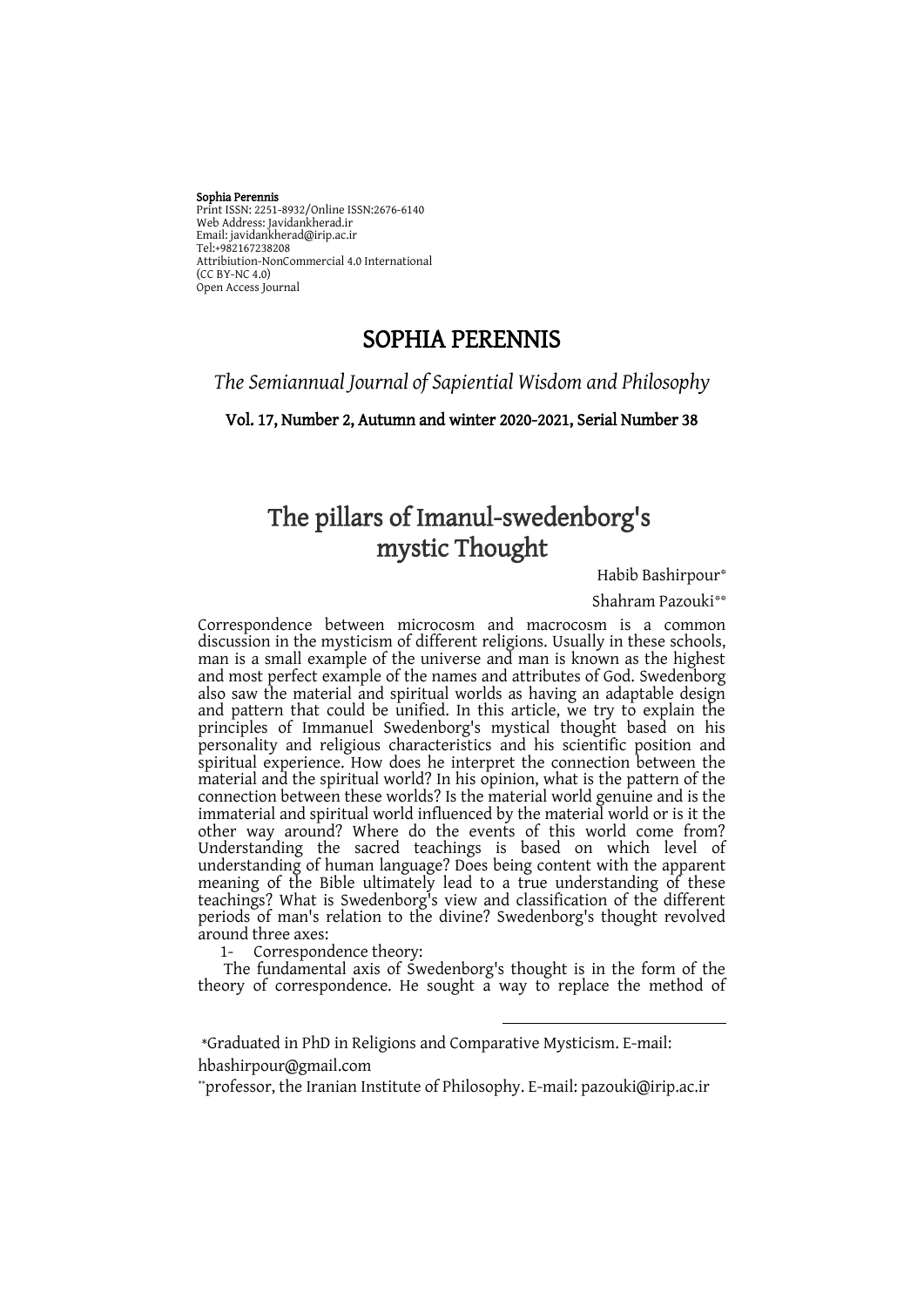material analysis with Platonic or Neoplatonic idealistic views in explaining the events of existence, so that he could explain the relationship between the ontological position between the realms of God, man, and world. He realizes that the originality of the events of the material world originates beyond this world, and in fact it is the events of the spiritual world that have originality, and this material world is merely as a realm where the manifestations of the events of the spiritual world are manifested. Worldly affairs are a "manifestation" of spiritual affairs and correspond to them. These two parts are also applied to every human being, that is, each person has an "inner person" or a spiritual or spiritual world, and an "External person" whose natural world is. According to Swedenborg, a happy person is one whose external aspect is in harmony with his inner human being. Everything is a correspondent that arises and endures in nature according to the divine design. What makes the divine design is the divine good that emanates from the Lord. It begins from him, emanates from him through the heavens in sequence into the world, and there comes to a close in things most remote. Things there that are in accord with the design are correspondences. People today do not know what "correspondence" is. They have moved away from heaven because of their love for themselves and for the world. People who love themselves and the world above all focus on nothing but earthly matters because these provide gratification to their more outward senses. They do not attend to spiritual matters because these offer gratification to their deeper senses. Correspondence is presented in two stages: There is a correspondence of everything in heaven with everything in the human being, there is a correspondence of heaven with everything earthly.

2- Different interpretations of the Bible:

Swedenborg believes that the sacred text has an esoteric meaning that cannot be derived from its outward form or its literal meaning, and that the divine word has no esoteric meaning like a soulless and dead man. The outer being, separated from the inner, is just a body and so is dead, but the inward being is what lives and allows the outward being to live. In the same way, Word by itself is a body without a soul. The Word's literal meaning alone, can never provide a view of the inner contents. According to him, The Word is in fact written in pure correspondences. At the end of the church, when there is no longer any love and therefore no longer any faith, the Lord will open the Word by disclosing its deeper meaning and will reveal the heavenly contents hidden within it. In the *Secrets of Heaven*, Swedenborg interprets Genesis and Exodus and inner meaning of them. For example, he considers six-day creation on the Genesis as six consecutive stages of reconstruction in man. Creation continues from the initial stage of being "lifeless" to the stage when one reaches spiritual development, and the seventh day or Sabbath also refers to a person who has reached the highest stage of personality perfection and has become a "heavenly" person; In this regard, the description of the Garden of Eden is in fact a description of the nature and essence of that person and his nature.

3- Religious interpretation of the periods of man's relationship with divinity: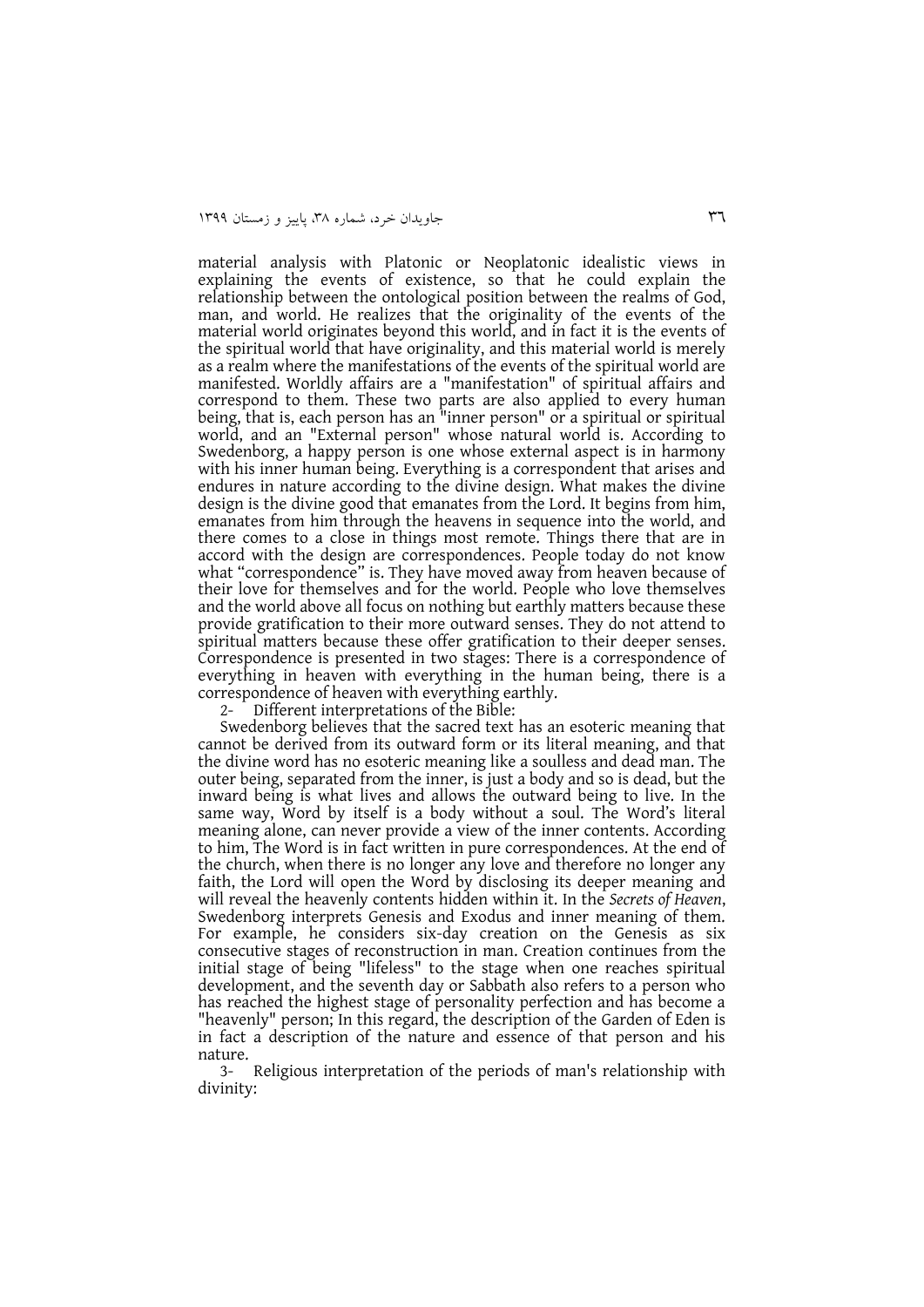ارکان انديشۀ عرفانی ايمانوئل سودنبرگ 63

According to Swedenborg, in each period there was a special scripture for the people of that time. The oldest church that existed before the flood has a book, the earliest people were heavenly people and thought on the basis of actual correspondences, that era was called the Golden Age. The old church after the flood has another book, people of this era did not think from actual correspondences but from a knowledge about correspondences, their era was called the Silver Age. Judaism has a book written by Moses and the prophets, people of this era were familiar with correspondences but did not do their thinking on the basis of their knowledge of correspondences, their era was called the Bronze Age. And finally, the new church has a Bible written by the Gospel writers, the knowledge of correspondences was completely lost and this era was called Iron Age. So, in general, there were four time periods with four specific Bibles of that period that formed man's relationship with divinity. These periods begin with the clarity of thought and the deep connection of the material world, and then end with a kind of separation of human thought from spiritual truth.

#### References

- Corbin, Henry, *Swedenborg and Esoteric Islam*, Leonard Fox (trans.), U.S.A., 1995.
- -Hanegraaff, Wouter J., *Swedenborg, Oetinger, Kant, Three perspectives on the Secrets of Heaven*, U.S.A, 2007.
- -Lamm, Martin, *Emanuel Swedenborg: The Development of His Thought*, Tomas Spiers and Anders Hallengren(trans.), West Chester, 2000.
- Swedenborg, Imanuel, *Heaven And Hell*, George F. Dole (trans.), West Chester, 2000.
- ------- *Hieroglyphic Key to Natural and Spiritual Arcana by way of Representations and Corresponences*, J.J.G. Wilkinson(trans.), U.S.A., 1847.
- *---------Divine Providence*, William F. Wunsch (trans.), West Chester, 2009.
- --------- *Secrets of Heaven*, Lisa Hyatt Cooper (trans.), West Chester, 2009.
- --------- *True Christianity*, John C. Ager (trans.), West Chester, 2009.
- -Tafel, R L., *Documents concerning The Life and Characters of Emanuel Swedenborg*, London, 1874.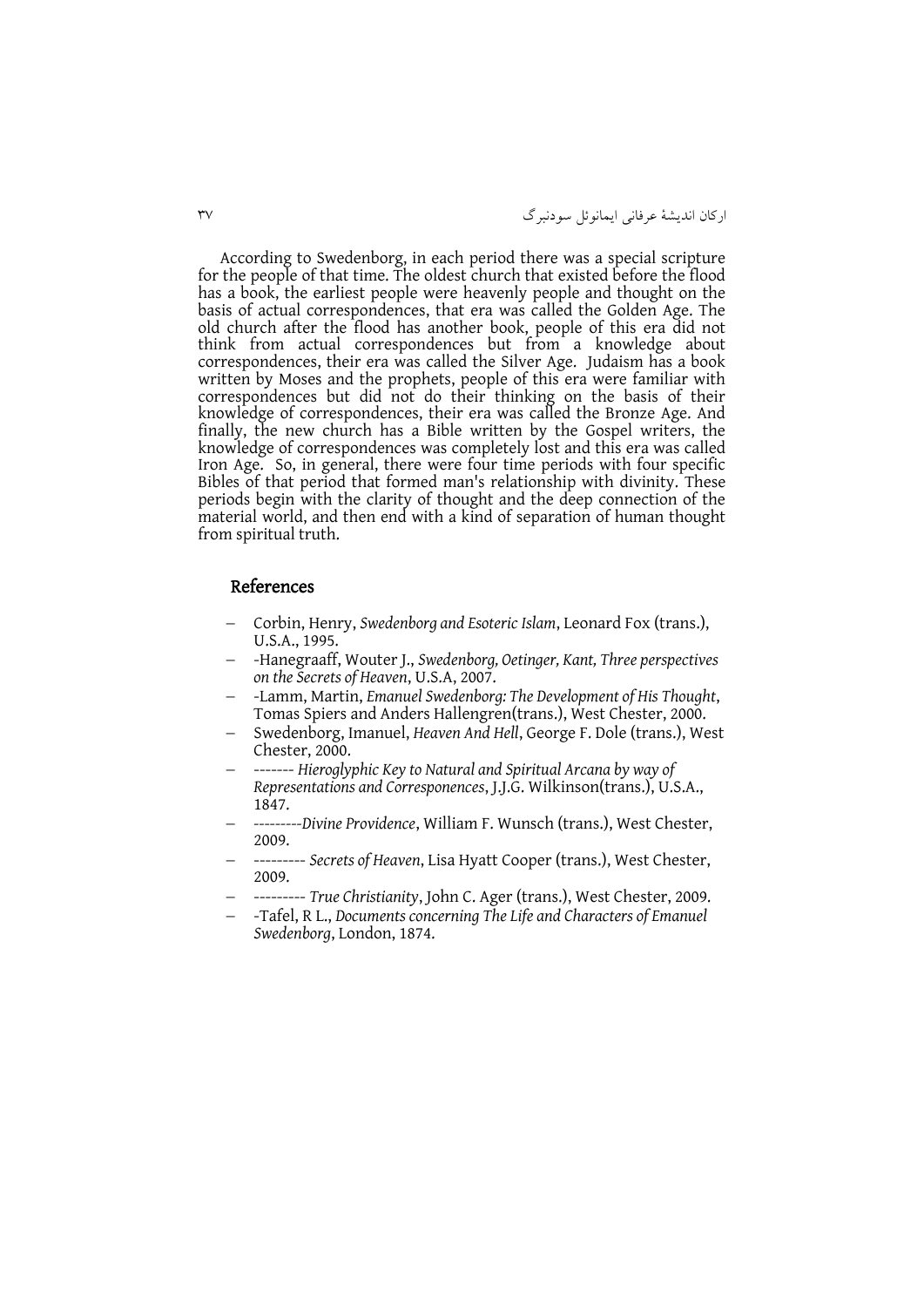**مجله علمی جاویدانخرد، شماره ،83 پاییز و زمستان ،9811 صفحات -83 26**

**ارکان اندیشۀعرفانی ایمانوئلسودنبرگ**

حبیب بشیرپور\* \*\* شهرام پازوکی

**چکیده**

انديشۀ عرفانی ايمانوئل سودنبرگ حول محور سه اصل مهم و بنیادين شکل میگیرد. نخست اصل تناظر که محور اصیل اندیشـهٔ عرفـانی وی محســوب می شود، به گونهای که حضور پنهان اين نظريه در ذيــل ديگــر آراء وی نيــز قابل ردگیری است. دومین محور اندیشۀ عرفانی سـودنبرگ در قالـب ارائـۀ تفسیری متفاوت از متن کتاب مقدس و با استفاده از مؤلفههای نمادشناسانه محقّق میشود که در اين راستا منجر به شکلگیری تفسیری تأويلگرايانةه و نمادين از آيات کتاب مقدس می شود که درخور توجّه اهل نظـر و محققّـان است. وی در سومین محور انديشۀ عرفانی خود به تبیین دورههای مختلة بشريت و چگونگی ارتباط انسان با عوالم معنوی می پردازد کـه حکايـت از اغازی بسیار نورانی، و انجامی همراه با غربت و فراق و امیدوار بةه رسةیدن به روشنايی دارد.

**کلیدواژهها:** سودنبرگ، اصل تناظر، تفسیر باطنی، دورههای بشريت، رازهای بهشت.

\* (نويسنده مسئول) دانش آموخته دکتری اديان و عرفان تطبيقی. رايانامه: hbashirpour@gmail.com \*\* استاد مؤسسۀ پژوهشی حکمت و فلسفۀ ايران. رايانامه:[ir.ac.irip@pazouki](mailto:pazouki@irip.ac.ir) تاريخ دريافت: 9611/4/91 تاريخ پذيرش: 9611/3/9

 $\overline{a}$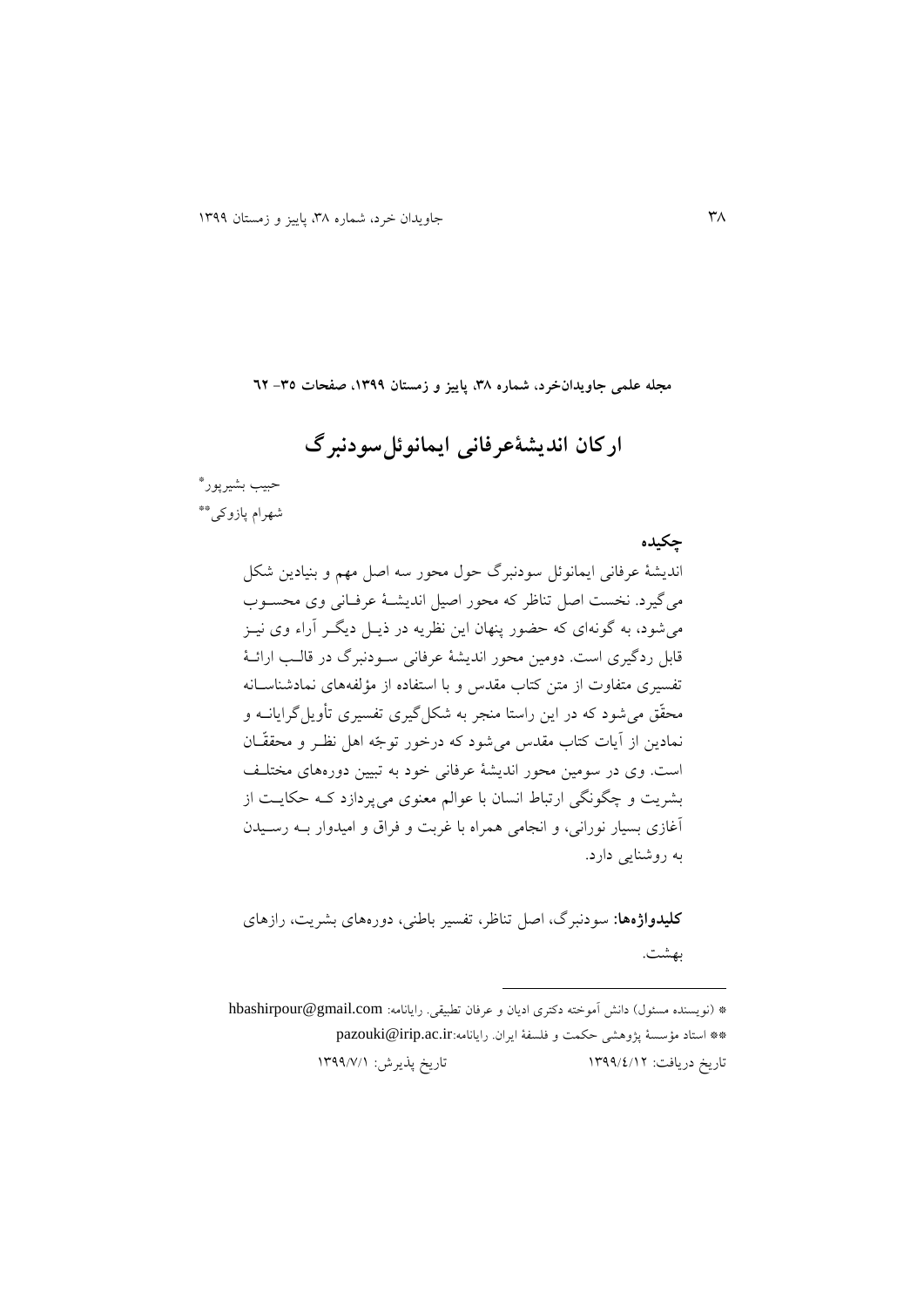#### **مقدّمه**

ايمانوئـل سـودنبرگ در ٢٩ ژانويــه ١٦٨٨ مـيلادي در اسـتکهلم سـوئد بــهدنيـا آمــد و بعد از طـی دوران تحصـیل، مهندسـی معـروف شـد. نخسـتین شـهود او از مسـیح در هفـتم آوريــل ١٧٤٤م. بــود و در آوريــل ١٧٤٥م، نــدای آشــکار و واضــحی را مبنــی بـر وانهـادن علـم مرسـوم دريافـت داشـت. آنگـاه، درسـن ٥٤ سـالگی اعـلام داشـت که دنیای واقعی را در رؤياهای خود ديىده است؛ در نتیجه، از توجّه بـه دنیای مادّی جدا و غـرق در توجّـه بــه دنیـای معنــوی شــد. وی کارهــای خــود را در علــوم طبیعی نیمهتمام گذاشت و بـه مطالعـهٔ متـون مقــدّس پرداخـت. حاصـل ايــن دوره از عمر او، به نگارش در آمـدن کتبـی شـد کـه در ضـمن انهـا بـه بیـان نظریـات، شـرح ديـــدههـــا و شــــنیدههـــایش از بهشـــت و دوزخ و تفســـیر کت*ـــاب مقــــاتس مـــی*پـــردازد. سه ودنبرگ در ۲۹ مسارس ۱۷۷۲م. در لنسدن درگذشست و پیکسر او در ۱۹۰۸م. بسه کلیسـای جـامع اپسـالا منتقــل شــد. شــاگردان او جوامــع ســودنبرگی را ايجـاد کردنــد و بـه مطالعـهٔ أثــار او پرداختنــد کــه منجـر بــه ايجــاد کليســای اورشــليم جديــد يــا کلیسای جديد شد که در حال حاضر پيروان خاص خود را دارد.

## **طرح مسأله**

محورهای انديشه عرفانی ايمانوئل سودنبرگ با توجّه به ويژگیهای شخصیتی و دينی و جایگاه علمی و تجربههای معنوی وی، بر چه اصولی استوار است؟ وی ارتباط بـین عالم مادّی و معنوی را چگونه تفسیر میکند؟ بـهزعـم وی ارتبـاط ايــن عــوالـم از چــه الگویی پیروی میکند؟ آیا عالم مادّی اصیل است و عـالم غیرمـادّی و معنــوی متــأثراز وقايع عالم مادّی است و يا اينکه مسأله برعکس است؟ اتّفاقــات و وقــايع ايــن عــالـم از کجا نشأت می گیرند؟ فهم اَموزههای کتاب مقدس بر مبنای کدامین مرتبه از مراتب فهم زبان بشری استوار است؟ آيا اکتفا کردن به فهم معنای صوری آموزههای کتـاب مقــدس ادمی را به سرانجام فهم مقصود واقعی ايـن اَمـوزههـا مـیرسـاند؟ نگـاه و طبقــهبنــدی سودنبرگ بر دورههای متفاوت ارتباط آدمی با امر قدسی که بشر از سر گذرانــده اسـت چگونه است؟ با توجّه به اينکه تاکنون دربارهٔ اين عارف پروتستان و نظريات اوتحقیق<sub>ـی</sub> انجام نشده است، در اين پژوهش سعی بر اين است که بـه قـدر وسـع در پـی پاسـخی برای اين سؤالت از ديدگاه او باشیم.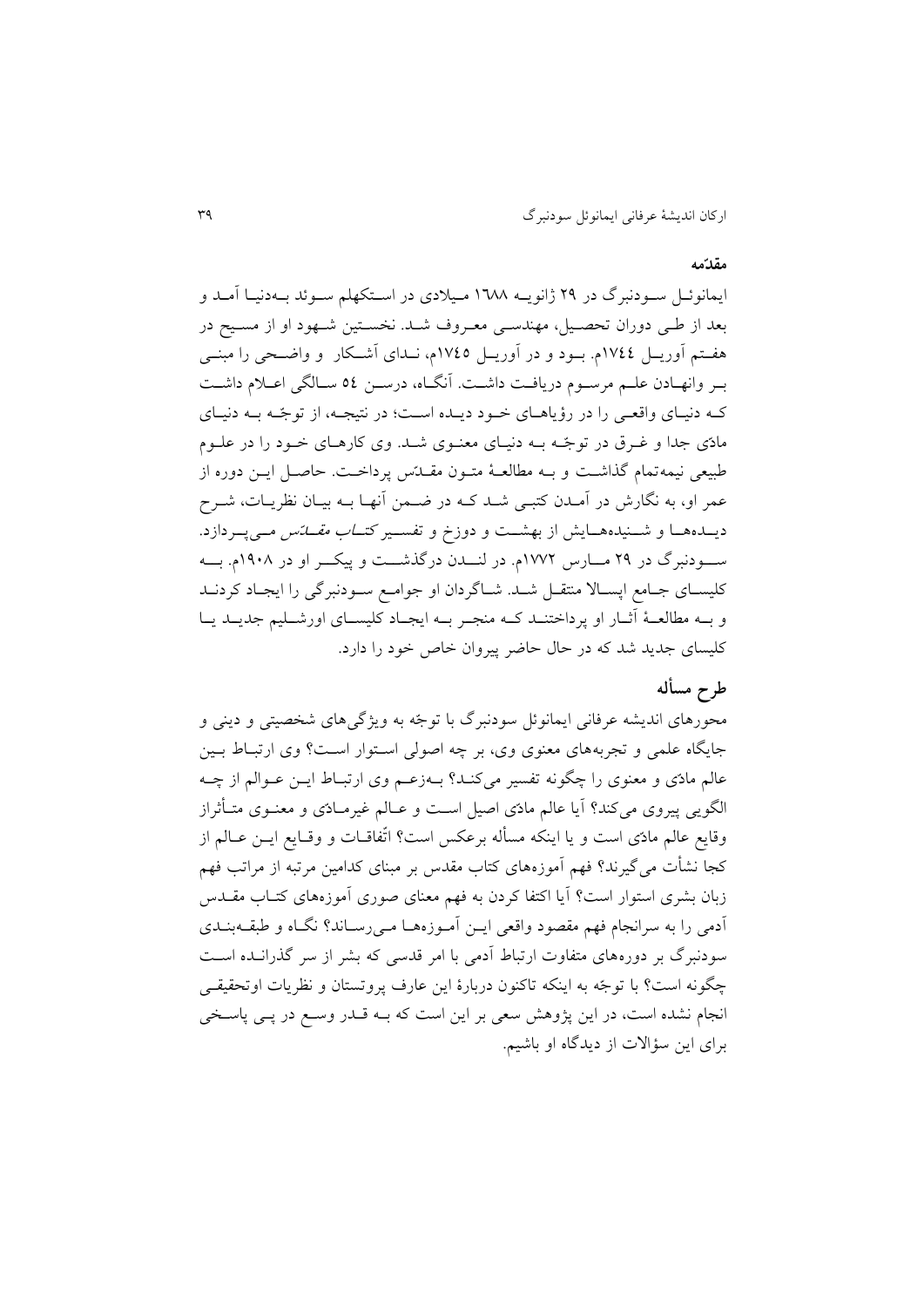**آراء و نظریات سودنبرگ**

سودنبرگ بعد از شهود و تحوّل روحی خود، نظريّاتی را دربارة عابم، بهشت و دوزت، تفسیر *کتاب مقدّس* و ... بیان داشت که شاید اساس و پایه این آراء را بتوان تا حدودی در تفکّرات پیشین او نیز پیگیری کرد. محورهای انديشه عرفانی ايمانوئل سودنبرگ بر حول سه محور شکل گرفت که در سايۀ فهم درست انها ما قادر خواهیم بود تا فهم درستی از ديگر آراء وی بهدست آوريم. بايد توجّه داشت که بدون شناخت دقيق اين بنیادهای انديشۀ سودنبرگ، تبیین و تحلیل ارا وی در ديرر حوزهها میسّر نخواهد بود. امّا محورهای انديشه عرفانی سودنبرگ بر حول اين موروعات میچرخد:

.9 نظريۀ تناظر

۲. تفسیر ًمتفاوت*ی از کتاب مقّدس* 

.6 تفسیری دينی از دورههای ارتباط انسان با امر قدسی.

تلاش ما در جهت تبیین و توضیح مفاهیم ارائه شده از سوی سودنبرگ است. اولـین نظريات سودنبرگ پس از تحوّل روحی او در کتاب *رازهای بهشت* ذکر شده است. ايــن کتاب در ۱۷۷۵–۱۷۵۲م. نوشته شده و بهصورت بدون نـام در هشـت جلـد در هشـت سال از 9341م. منتشر شده است و شامل 99363بخش شمارهدار با اندازههةای متفةاوت است. امّا لازم است بدانیم که مندرجات این کتاب را میتوان به سه بخش تقسیم کـرد که اگرچه درهم امیخته، وبی مستقل هستند و شامل: بخشهای مقدّماتی، بخش طولنی تفسیر سفر خروج و پیدايش و بخش سوم که بیان مواردی است که سودنبرگ در دنیای روح ديده است، می شود. مطالب ذکر شده از او در سـاير کتـب الهيـاتی اش برگرفتـه از همین کتاب و بر اساس اصول ذکر شده در اين کتاب است.

او در بخش اول يا مقدّماتی، نظريّاتی را بيان میکند کـه ايــن کتــاب بــر آن مبنــا بــه نگارش درآمده است. اين بخش نظری و سـبکشناسـانه اسـت و شـامل توضـيحات و نگرش کلی او دربارهٔ تفسیر *کتاب مقدّس* است. بخش دوم که شامل تفسیر سفر خــروج و پیدايش و نيز تفاسير عهد جديد می شود، طولانی ترين بخش است. در بخش سـوم سودنبرگ، تجربیات مستقیم خود را از دیدهها و شنیدههایش در بهشت و دنیـای روح بیان می کند.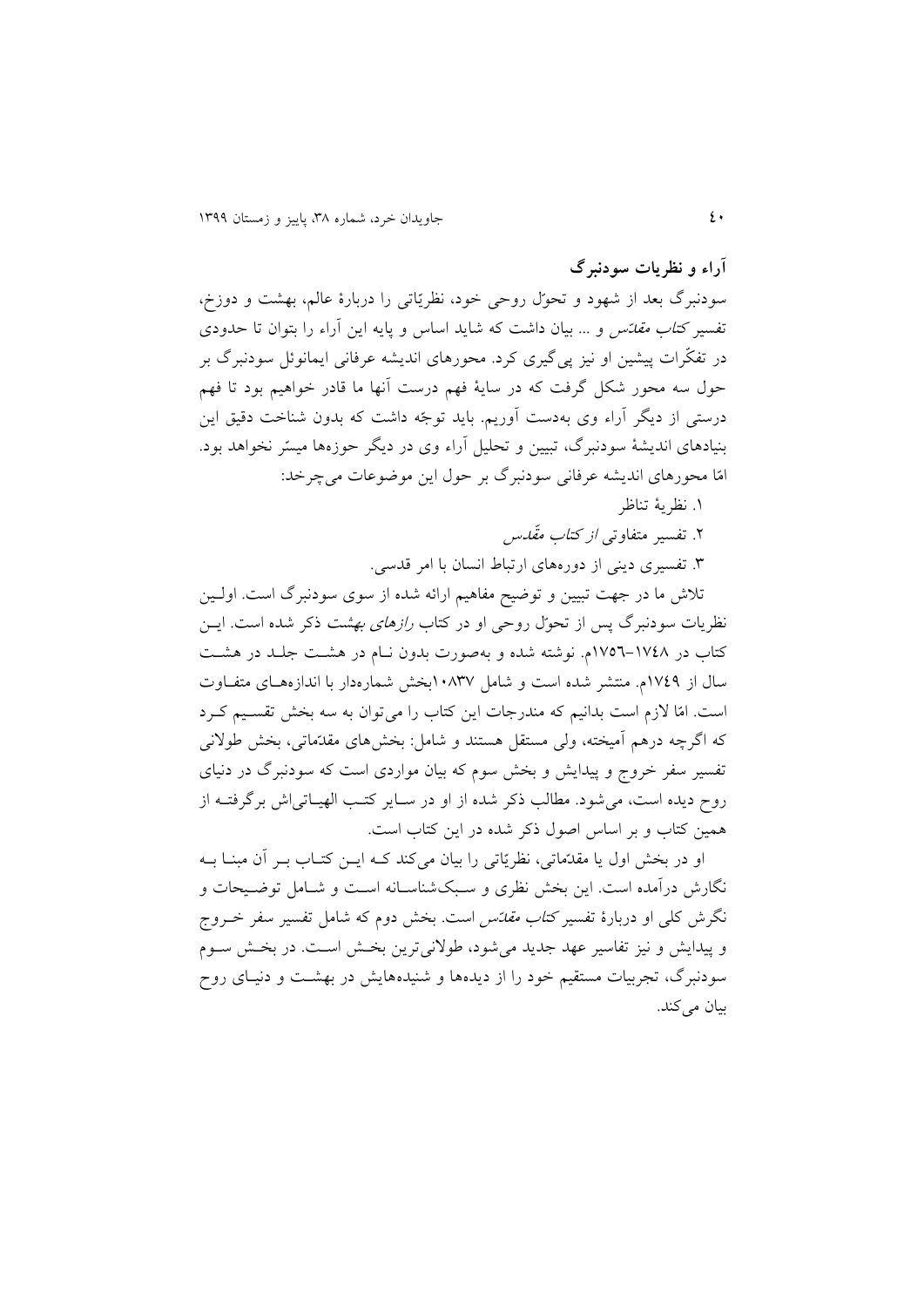### **.9 نظریّۀ تناظر**

اوّلین و بنیادین محور اندیشۀ عرفانی ایمانوئل سودنبرگ در قالب نظریّـهٔ تنـاظر مطـرح میشود. فهم ارا و نظريّات سودنبرگ و همچنین شناخت بهشت و دوزت از ديدگاه او، تنها از طريق فهم نظريّۀ تناظر امکانپذير است. در واقس نظريّۀ تناظر او مبنايی اسةت کةه او تمام نظريات خود را بر آن، بنا می نهد. اين نظريّۀ نه تنها در آثار مکاشـفهای او، بلکـه در يکی از آخرين آثـار، در دوران علمـی اش نيـز قابـل رديـابی اسـت. او در ١٧٤١ يـا ١٧٤٢م. به فاصلۀ کوتاهی پیش از تجربۀ دينیای که وضعیت او را از يک دانشمند علوم به يک انسان باطنبين تغيیر داد، يک اثر فلسفی تخصّصی و کوتاه بـا عنـوان *«راهنمـايی* رمزی در مورد راز معنــوی و طبیعــی از طریــق بازنمودهــا و تناظرهــا» <sup>۱</sup> را بــه نگــارش درآورد. در همین راستا، هفت سال بعد، اثر بزرگ خــود بــه نــام *«رازهــای بهشــت*»<sup>۲</sup> را نگاشت. اولین اثر بر تناظر بین رازهای معنـوی و مـادّی تمرکـز دارد و دومـین اثـر بـه موضوع رازهای بهشتی میپردازد. با وجود اين به نظر میرسد که اثر قديمیتر مسـيری را برای فهم اثر جديدتر او باز میکند و نشان دهنـدهٔ انسـجام و ارتبـاط چشـمگیر بـین يکی از آخرين آثار علمی فلسفی او و آثار شهودی وی است. سودنبرگ کـه در فلسـفۀ زمان خود و علم مکانیک تعلیم بسیاری دیده بود، خود را با شـبح تجربـهگرايــی مــادّی روبرو می ديد: آيا او می توانست هر پديدهای را که زمانی به خداوند و روح نسبت داده میشد به نیروهای مکانیکی کور نسبت داده و به واقعیتهای مادّی تقلیل دهد تجزيةه و تحلیل صرفا مادّی، برداشتهای متعالی در مورد خداوند و روح را بــه برداشــتهــای مادّی تقلیل میداد، در حالی که آرمانگرايسی افلاطونی يـا نوافلاطـونی برداشـتهـای تقلیل گرایانه از عالم را به برداشتهای متعالی ارتقـاء مـیداد. سـودنبرگ در جسـتجوی راهی برآمد تا در تبیین وقایع عالم هستی روشهای تجزیه و تحلیل صـرفا مـادّی را بـا نگرشهای آرمانگرايانۀ افلاطونی يا نوافلاطونی جايگزين سـازد بـهطـوری کـه بتوانــد ارتباط جايگاه هستی شناسی بين حوزههای خدا، انسان و مادّه را توضيح دهد.

در واقع کتاب *«راهنمايی رمزی...»* بر مبنای بینش هـای مکاشـفه|ی فراعقلـی نیسـت بلکه محصولی استدلالی، عقلانی و روشن است که در نهايت مبنايی رياضی دارد. او در آغاز کتاب خود می گويد:

«مادامی که نیرو و کشش وجود دارد، حرکت ادامه می یابـد»؛ او در ضـمن عبـارتی ديگر اشاره میکند که: «ذهن انسان هم نيرويی محـرّک دارد کـه بـا عنـوان اراده بــه آن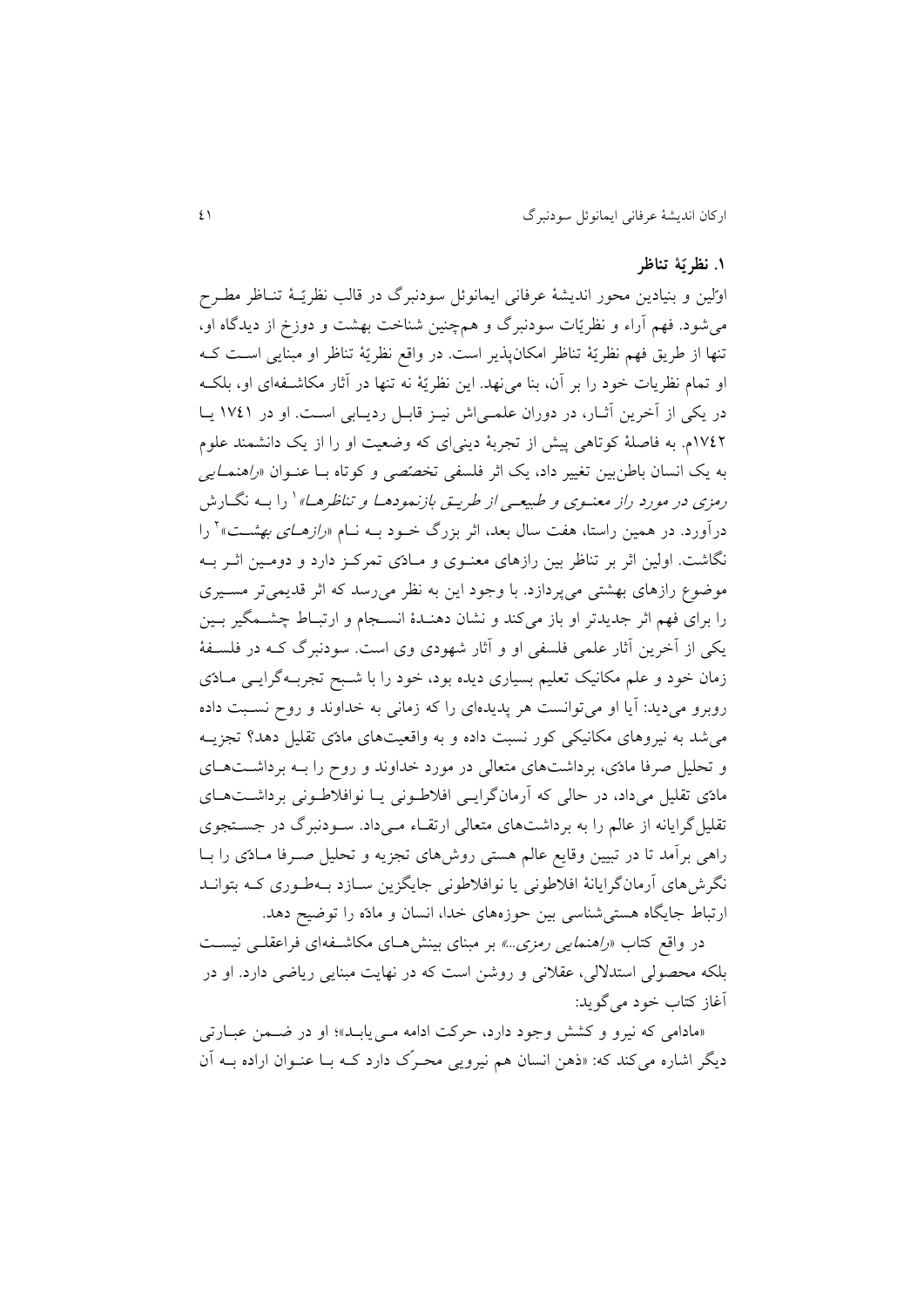اشاره می شود و اين نيرو سببساز پيدايش عمل است»؛ او در ضمن سومين عبارت خويش نتیجهگیری میکند که »در مرتبۀ خداشناسانه هم چیزی وجود دارد که دقیقةا بةا مراتب طبیعت و ذهن انسان متناظر است؛ يعنی مشیّت ابهی که پايه و اساس عمل ابهةی خداوند است.»<sup>۳</sup> از این رو، در واقع ما در سه مرتبه با سه تناظر روبرو میشویم:

| عمل الهي | مشيّت | در مرتبهٔ خداوند |
|----------|-------|------------------|
| عمل      | اراده | در مرتبهٔ انسان  |
| حركت     | كشش   | در مرتبهٔ طبیعت  |

در مرتبۀ مادّی، حرکت بدون کشش وجود نخواهد داشت؛ امّـا چــون هــر کششــی باعث ايجاد حرکت نمیشود، پس کشش بدون حرکت نیز میتواند وجود داشته باشد و اگر هر کششی باعث حرکت می شد، ديگر در دنيا تعالی وجود نداشت و دنيا بــه ســوی نابودی پیش میرفت.<sup>؛</sup>

در مرتبۀ انسانی نیز بدون وجود اراده، عمل وجود ندارد، بـا ايــن حـال ارادۀ بــدون عمل هم امکان وجـود دارد و اگـر بسـياری از مقاومـتهـا و مقابلـههـا نبـود، انسـان نمی توانست به حیات خود ادامه دهد. و ايــن در حــالی اسـت کــه ايــن مقاومــتهــا و مقابلهها، انسان را از عمل توسط تحريک هر ارادهای باز میدارد.<sup>ه</sup>

در مرتبۀ خداوندی نیز بدون مشیّت الهی، عمل الهی وجـود نـدارد؛ امکــان دارد کــه مشیّت الهی، عملی نشود يا مؤتّر نیفتد. اگرچه که خداوند اراده کرده که همـهٔ انســانهــا نجات يابند، ولي اگر مشيّت او به صورت ثابتي تحقّق مي يافت، بــه ايــن معنــا بــود کــه انسان ارادهٔ آزاد ندارد و ارادهٔ آزاد برای پایبندی اخلاقی ضرورت دارد. بـا ايــن حـال کسانی وجود دارند که در برابر فیض الهی مقاومت مـیکننـد و مشـیّت الهـی در مـورد چنین افرادی مؤثْر نمی|فتد.<sup>٦</sup>

در دورانی که سودنبرگ اصل تناظر را مطرح می کرد، به طور کلی از مطالعـهٔ علــوم مادّی دست کشید چرا که پی برد که علم بر مبنای دادههای صرفا مادّی به خودی خـود نمی تواند در مورد روح و خداوند، و يا انسان و الوهيت چيزی را به دانستههای او بیفزاید. بعد از اين مرحله او تنها بر دو مرتبه از اين سه مرتبه متمرکز شد و بــه آنهــا بــا عنوانهای ظاهری و باطنی، يا بيرونی و درونی اشـاره کـرد. هريـک از ايــن ســه مرتبــه مجزاست و واقعیّت مستقل و قوانین و ابزار دریافت خاص خـود را دارد، هـیچ یـک از اين مراتب هستی نمی تواند جايگزين ديگری شود و نمی توان هـر کـدام را بـه ديگـری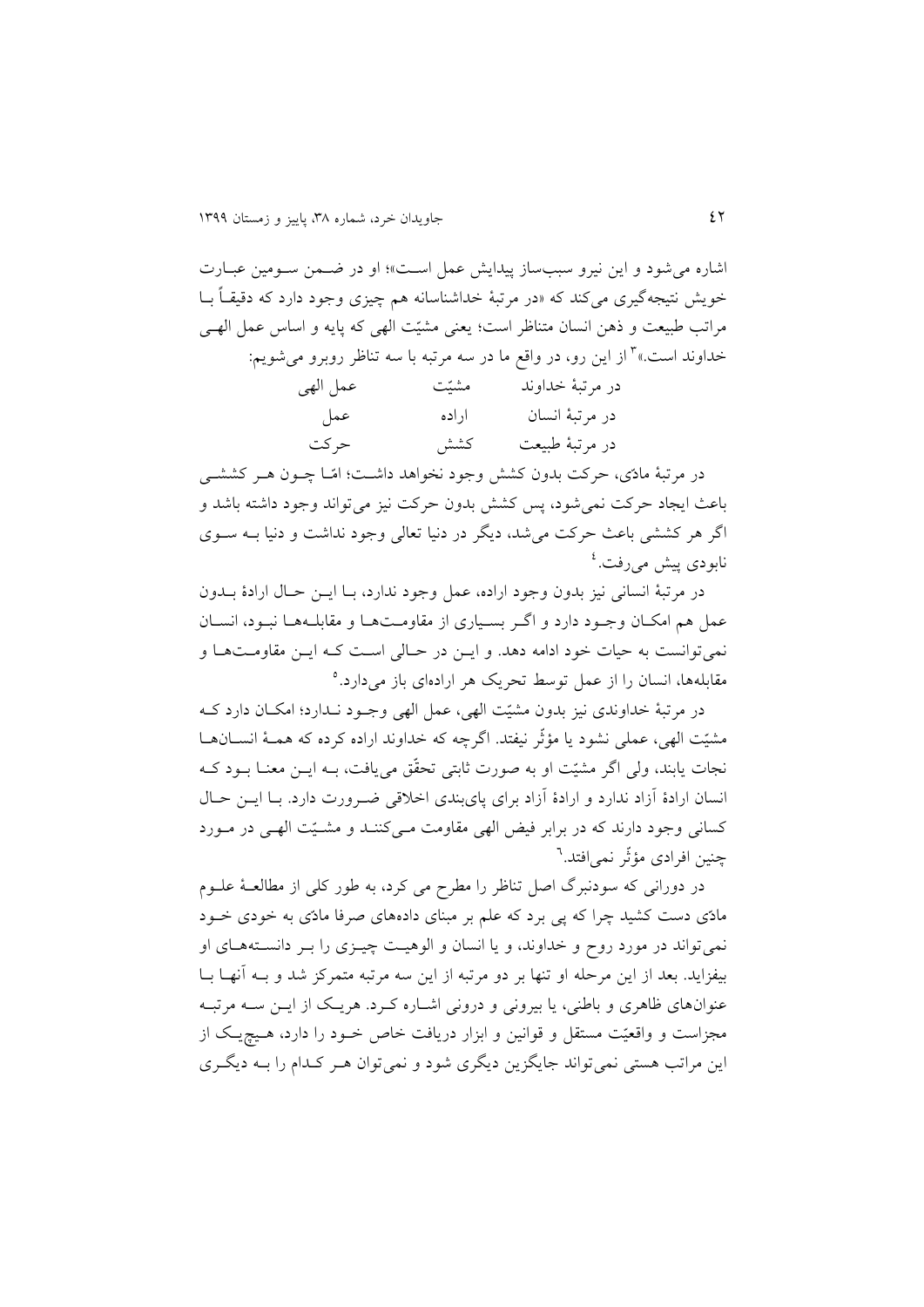تقلیل داد. سرانجام سودنبرگ سلسله مراتب هستیشناسانۀ اين سه مرتبه از عابم واقس را بر طبق ديدگاه نوافالطونی خويش اينگونه بیان میکند که: »نمونههای دنیای معنوی که در قلمرو رو هستند، در طبیعت بهصورت تصوير ديده میشوند«.

از اين رو، با توجّه به اينکه سودنبرگ بنابر دريافتهای خويش درمیيابد که اصابت وقايع عالم مادّی از ورای اين عالم سرچشمه میگیـرد و در حقیقـت ايـن وقـايع عـالم معنوی است که از اصالت برخوردار است و اين عالم مادّی صـرفاً بــه عنـوان قلمـروی است که محل تجلّی و ظهور و بروز وقايس عابم معنوی است؛ در ادامه مشاهده می کنیم که سودنبرگ در نوشتههای بعدی خود علی رغم علاقهاش بــه علــم و دانــش، آن را بــه کناری می $\mathfrak{so}$ . در تأييد اين فرضيه ما شــاهديم کــه او بعــد از تحــوّل روحــي خــود در کتابهای گوناگونش به اصل تناظر و بازنمودهای دنیای معنوی در دنیای مادّی به انحاء مختلف اشاره می کند. به عنوان مثال او در کتاب *رازهای بهش*ت در بخش هـای ۲۹۸۷، ۰۰۳، ۳۲۱۳، ۳۲۲۷، ۳۳۲۷، ۳۴۸۲ ،۳٤۷۲ این مسأله را بـه بیـان۱هـای مختلـف مطرح میکند.

به عبارتی سودنبرگ اين تطابق را در تمام وجوه مادّی و معنوی می بیند و حتّـبی بـر اين باور است که: «زمانی که علم به تطابقها و نمودها از بين رفت، کلمـهٔ الهـی نوشـته شد تا در آن همۀ کلمات و معـانی کلمـات در تطـابق و همـاهنگی باشـند و شـامل آن معنای باطنی يا معنوی شوند که فرشتهها با ان سر و کار دارند. وقتی ما میگويیم: کلمۀ الهی، معنای ظاهری آن را میفهمیم. در حالی کـه فرشـتگان معنـای بـاطنی آن را درک می کنند. تمام فکر فرشتهها معنوی و فکر ما مادّی است. به نظر مـی رسـد ايــن دو نــوع فکر، به واقع دو گونه باشند اما حقیقت این است کـه یکـی هسـتند چـون بـا هــم در تطابقاند».<sup>۷</sup>

از نظر سودنبرگ، تناظر يعنی دنیای معنوی مجزّا و متمايزی از دنیای طبيعـی وجـود دارد و وقايعی که در سراسر دنیای طبیعی ظهور و بروز پیدا میکنند، به واقس نمودهةای ان وقايس معنوی هستند. امور دنیوی »نمودی« از امور معنوی هستند و با انها متناظرنةد، يعنی اشاره به أن حقايق داشته و حــاکی از أنهــا هســتند.^ هــمچــون اينکــه عواطـف و احساسات درونی ما در چهرهٔ مـا نمـود مـی يابـد و ويژگـیهـای چهـرهٔ مـا متنـاظر بـا حساسات ماست و أنچه که در ظاهر مشاهده میکنـیم، تجلّـی و نمــودی از أنهاســت.<sup>۹</sup> شايد گفته شود که اين احساسات اموری است که متعلّق به شخص درونةی اسةت و در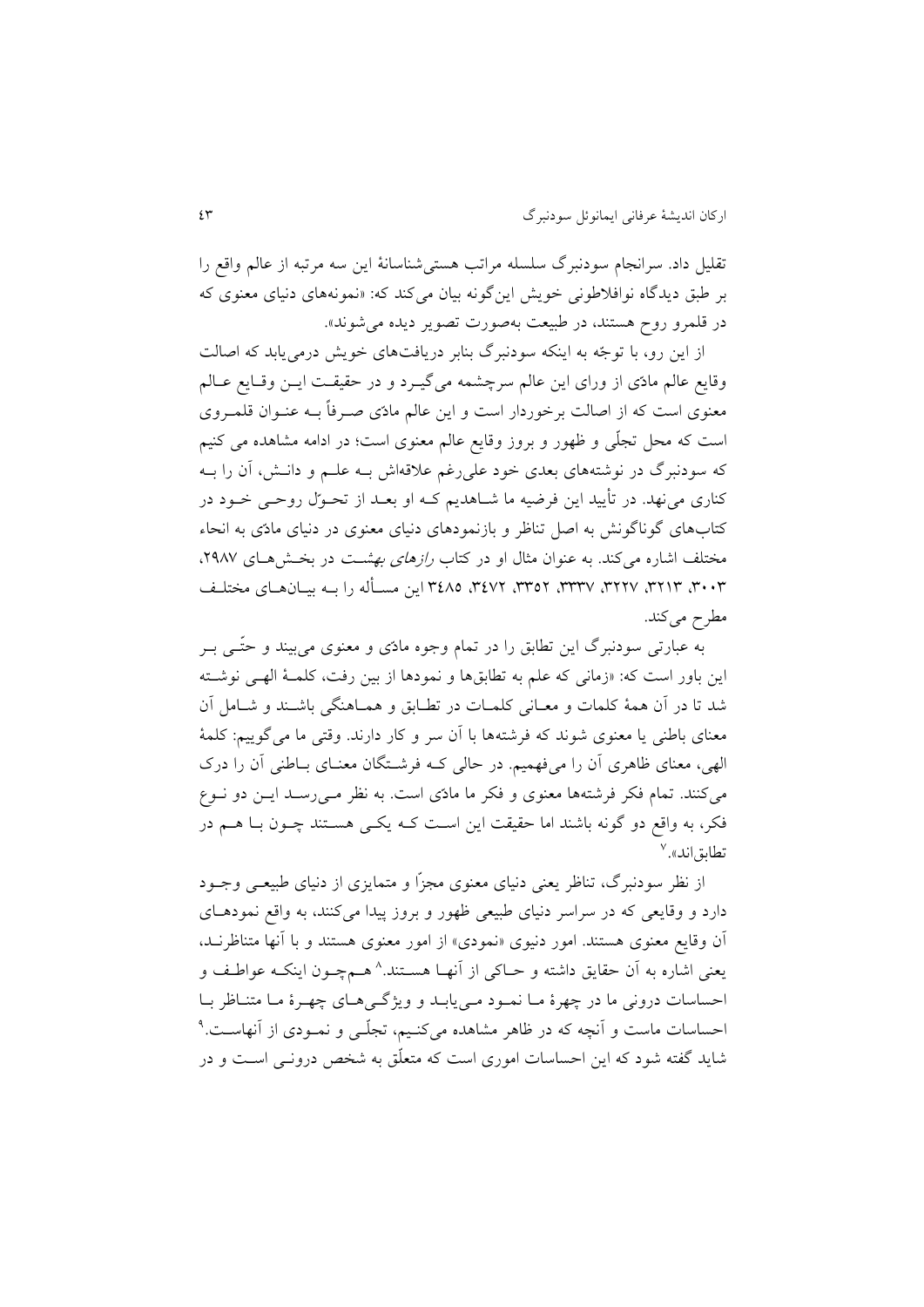شخص خارجی بسط يافته و تصوير شده است. از اين حيث، ويژگیهايی كه در انسـان فرصت ظهور و بروز پیدا میکنند به واقس نمودی از همان ويژگیهای اصیلی هستند که در عابم درون انسان جامۀ تحقّق به خود میپذيرند و اين در حابی است که مابین انچةه که در عالم باطن تحقّق میپذیرد و اَنچه که در عالم صـورت مـیبینـیم اصـل تطـابق و نناظر برقرار است.<sup>۱۰</sup>

آنچه مهم است اين است که اين دوگانه بودن دنيا را بايد در يک فضای کلّی و عـام درک نمود که از سويی شامل دنیای معنوی يا روح می شود (کـه خـودش شـامل عـالم فرشتگان بهشتی، عالم حد واسط ارواح و عـالم دوزخـی مـیشـود) و از سـوی ديگـر، دنیای طبیعی که ما زندگی فعلی خود را در آن تجربه میکنیم. ایــن دو بخــش در مــورد هر فرد انسان نیز بهکار گرفته می شود يعنی هـر شـخص دارای يـک «شـخص درونـی» است که دنیای معنوی يــا روحــى اسـت و يــک «شــخص بيرونــى» کــه دنيــای طبيعــى وست.''

اهمیّت و کارکرد ويژهای که ايــن دو ســاحتی ديــدن دارد در ايــن اسـت کــه ارزش اشکال طبیعی در حد اثرات و معلول بودن أنهاست و أنها را نمیتوان بـه عنـوان دلايـل وقايس عابم واقس ديد و به واقس انها در مرتبۀ پايینتری از مقام علةابعلل قرار داشته و اين در حالی است که فقط نمودها و تغییرات رخدادهٔ آنها است کـه بـه چشــم ظـاهر ديـده می شود و مورد توجّه قرار می گیرد. هر صورتی از واقعهای اصیل و دقیق، از عالم بـاطن منشاء گرفته و آن را متجلّی ساخته و حکايت میکند. به همین دليـل، آن واقعـۀ اصـيل مقدّم بر اوست. <sup>۱۲</sup> سودنبرگ از طريق تجربهای مستقیم دريافت که در سه قلمـرو دنیـای طبیعی (گیاهان، جانوران و جمادات) کوچک ترين چيزی وجود ندارد کـه حکايـت گـر دنیای معنوی نباشد و چیزی در دنیای معنوی یا روحی نیست کـه متنـاظرش در دنیــای طبیعی وجود نداشته باشد. این رازی است کـه او در سراسـر تفاسـیر خـود بـر کت*ـاب مقدّس* شرح کرده و انگشت تأکید بر آن نهاده است و در حقیقـت کلیـدی بــه حســاب می آيد که همواره با گشايش رازهايی، در اغلب مواقع منجر به آشـکار شـدن افــقهــای پیش بینی نشدهای از دیدگاههای او می شود. <sup>۱۳</sup>از نظر سودنبرگ، «انسان سعادتمند کسبی است که در حالت تطابق و تناظر قرار دارد، يعنی وجۀ خبارجی او در تطابق بـا انسـان درونی اش است». و از اين رو «چنين تناظری اّنقـدر شـناختهشـده و عـادی اسـت کـه مشکل خواهد بود بتوان از هر چیز دیگری نام برد که از آن آشــناتر باشــد».<sup>۱۶</sup> در مســیر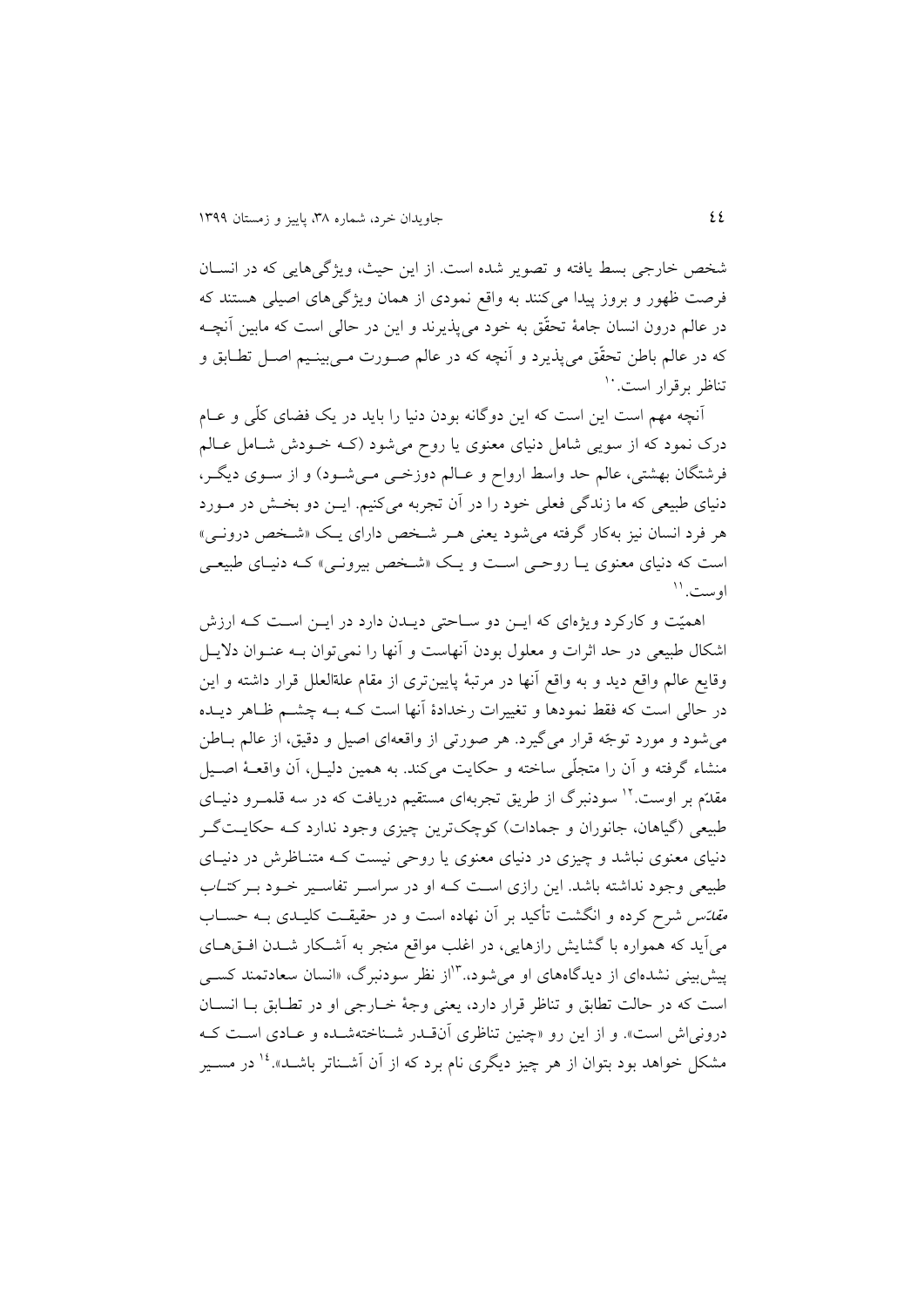تکامل اين ديدگاه ما شاهديم که از نظر او بدون اين ارتباط با دنیای معنوی، نه انسةان و نه هیچ بخشی از عالم وجود به هیچ وجه نمیتواند کماکان برای لحظهای وجود داشـته باشد. این تجربۀ شهودی به او درکی را عطا میکند که جوامع فرشتهای و کیفیـات آنهـا را در ارتباط با هر بخش از جسم انسان ببیند.<sup>۱۵</sup>

بهطور خلاصه، هر چیـزی در دنیـای طبیعـی، از انـدكتـرين جـزء تـا صـورفلكي، تمامیت و اجزاء حیوانی، گیاهان و عالم جمادات همگی چیزی نیسـتند جـز یـک نــوع «تئاتر نمايشی» از دنیای معنوی يا روحی. در آنجا ما می توانیم امور را در شكل زيبـای خود ببینیم البته اگر بدانیم که چگونه باید به آنها در وضعیت بهشتی شان بنگریم.<sup>۱۶</sup>واقــع امر اين است که از ديدگاه وی بنا براصل تناظر، دنیای طبیعی با دنیای معنوی يا روحةی یکی می شود؛<sup>۱۷</sup> هر چیزی در طبیعت یک شکل متناظر دارد کـه مطـابق بـا طـرح الهـی است. طرح الهی نیز همان خیر الهی است که از پروردگار ساطع میشود. این خیــر از او شروع میشود و در سراسر عوابم بهشتی و سپس در عابم دنیا و به دورترين و ريزترين چیزها می رسد. او معتقد است که چیزهایی که در تطابق با این طرح الهبی قـرار دارنـد شامل هر چیز خیر و مثمری میشوند، چرا که خیر و خوبی هر چیزی وابسته بةه فايةده و استفادة ان است و شکل عمل، حقیقی بودن ان را نشان میدهد؛ زيةرا کةه حقیقةت و راستی، شکلی از خوبی است. پس هر چیزی در سراسر دنیا و دنیـای طبیعـی بــر طبــق طرحی الهی است که همان خیر و حقیقت است، ۱۸ هـر چیــزی در دو دنیـای طبیعـی و روحی در تطابق با طرحی است که خوب، خیر و حقیقـی اسـت<sup>۱۹</sup> و از اتحـاد ایــن دو است که عملاً هر چیزی بهوجود مییابد. <sup>۲۰</sup> امّا چگونه است کـه انســانهــا متوجّـه ایــن تناظر نیستند؟ در واقع عشق به خود و به دنیا موجب این غفلت شده است. مردمـی کـه خود و دنیای شان را دوست دارند تنها بر حواس ظاهری خود توجّه دارند و ایــن افـراد به موضوعات معنوی تأکید ندارنــد زيــرا در آن صــورت بايــد بــه حــواس بــاطنی تــر و عمقی تر خود بپردازند. در نتیجه آنها موضوعات زیادی را به کنـاری مـی نهنـد چـرا کـه میگویند ما خیلی بالاتر از این هستیم که بخواهیم راجع به این موضوعات فکر کنــیم `` و از آنجا که قانون تناظر موضوعی معنوی است، درک آن توسط افرادی کـه صـرفاً بـه دنیا میپردازند امکانپذير نیست.

از نظر مردم قديم، دانش تناظر از هر دانشي بالاتر بود و از طريق اين دانش بـود کـه انها معرفت و حکمت را کسب میکردند و از طريق اين دانش است که افـراد کليســايي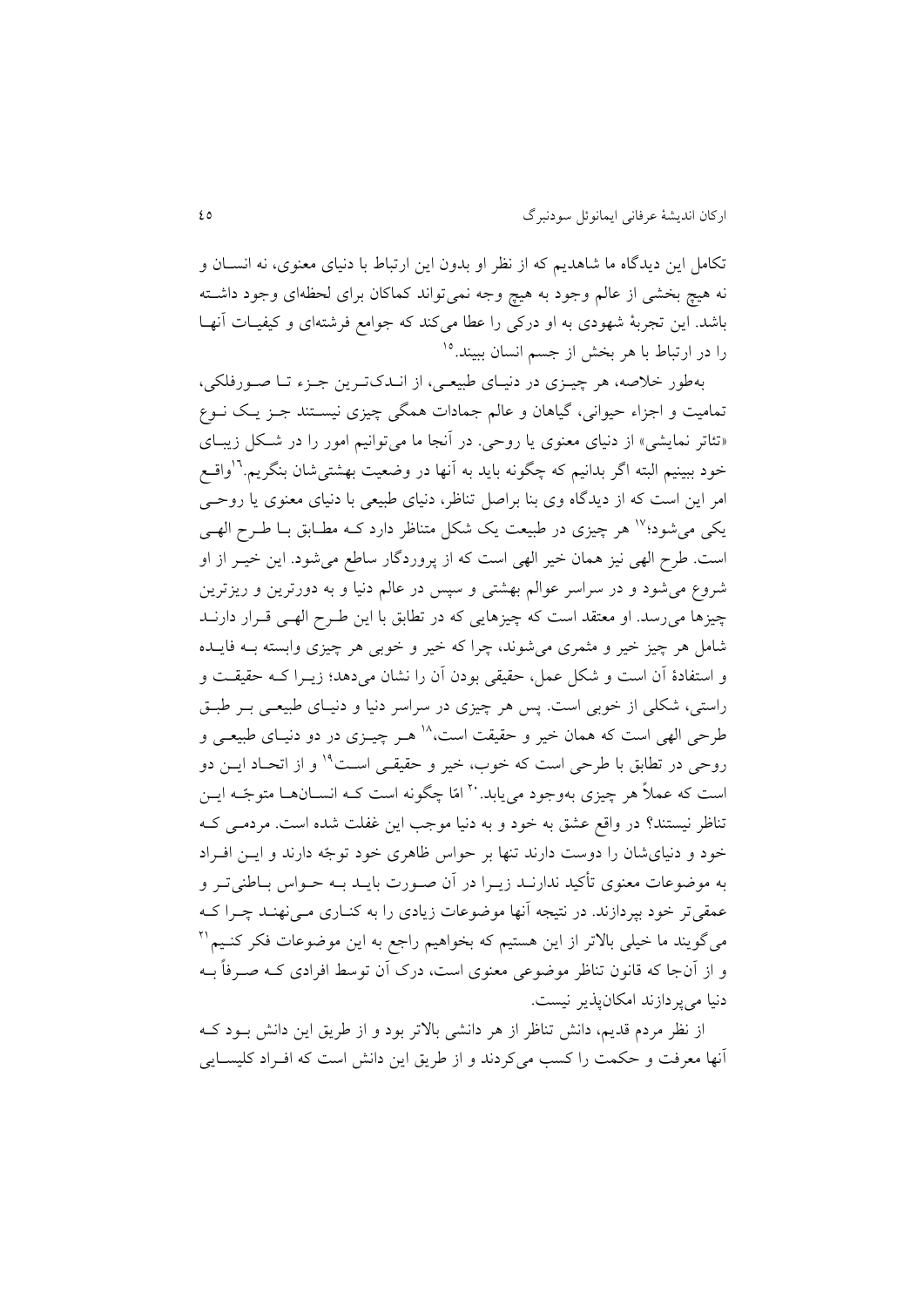با بهشت ارتباط برقرار می سازند و در واقع دانش تنـاظر، دانشــی معنــوی و ورای عقــل استدلالی است. نظر مردم قديم راجع به تناظر، شبيه به فرشتگان بود، بـه همـين جهـت آنها میتوانستند با فرشتگان صحبت کنند و حتی پروردگار<sup>۲۲</sup> را ببینند و او به آنها تعلـیم 16 دهد، در حابی که امروزه مردم اين دانش را فراموش کردهاند.

سودنبرگ معتقد است که بدون فهم قانون تناظر نمی توان چیزی را راجع بــه دنیــای معنوی و سريان آن در دنيای مادّی، ارتباط دنيای مادّی با دنيای معنــوی، روح انســان و تأثیر آن بر بخش درونی يـا بـاطن انســان و چگــونگی وضــعیت انســان پــس از مــرگ دانست.<sup>۲٤</sup> وقایع دنیای معنوی بر وقایع دنیای مادّی اثرگذار است و ایــن دنیــای معنــوی است که باعث ظهور و بقای دنیای مادّی می شود. سـودنبرگ مـی گویــد منظـور مــن از دنیای مادّی یا واقعیت دنیای مادّی هر آنچیزی اسـت کـه در ایــن دنیــا نــور و گرمــای خورشید را دریافت میدارد. واقعیت دنیـای معنـوی نیـز بهشـت دنیـای معنـوی و هـر آن چیزی است که به آن تعلق دارد.<sup>۲۵</sup> او مثال میزند که نیروی حیاتی دنیای مادّی شامل اجزاء گرما و نور است؛ که مطابق اَن در دنیای معنوی شامل اجزاء عشق و ایمان است. او اشاره میکند که گرما در دنیای مادّی در تطابق با عشـق در دنیـای معنـوی و نـور در دنیای مادّی در تطابق با ايمان در دنیای معنوی است. خورشید دنیای مادّی نور و گرمةا تولید میکند، و از خورشید دنیای معنـوی هـم گرمـای عشـق و نـور ایمـان سـاطع می گردد.<sup>۲٦</sup>

تناظر در دو مرحله مطرح میشود: ابتدا اینکه هر چیزی در بهشت با هــر چیــزی در انسان در تناظر است و دوم اینکه هر چیزی در بهشت با هر چیز زمینی در تنـاظر قـرار دارد. از آن جا که هر انسان يک دنيای کوچک و تصويری از دنيای بزرگتر اسـت، پــس در درون هرکدام از ما يک دنيای مادّی و يک دنيـای معنــوی وجــود دارد. آن بخــش از وجود ما که باطنیتر است و متعلّق به دنیای معنوی است روی دنیای مادّی يا حواس و جسم ما تأثیر می گذارد، همانگونه که آسمان یا بهشت بر زمین یا دنیای مادّی تأثیرگذار است و تطابق کاملی بین بهشت و انسان وجود دارد.<sup>۲۷</sup> تناظر و تطابق کامـل بهشــت بــا انسان به اين معناست که انسان به تصوير بهشت يا بـه تصـوير انسـان جهـانی و يـا بـه تصوير پروردگار درآمده است. بخش درونـی و معنـوی مـا پذيرنـدۀ بهشـت و بخـش ظاهری وجود ما پذيرندة اين دنیاست و هر قدر که باطن ما بیشتر پذيرندة خیر و خوبی و بهشت باشد، تطابق کامل تری با بهشت بهوجود می[ید. جوامع بهشتی نیز در تطابق بـا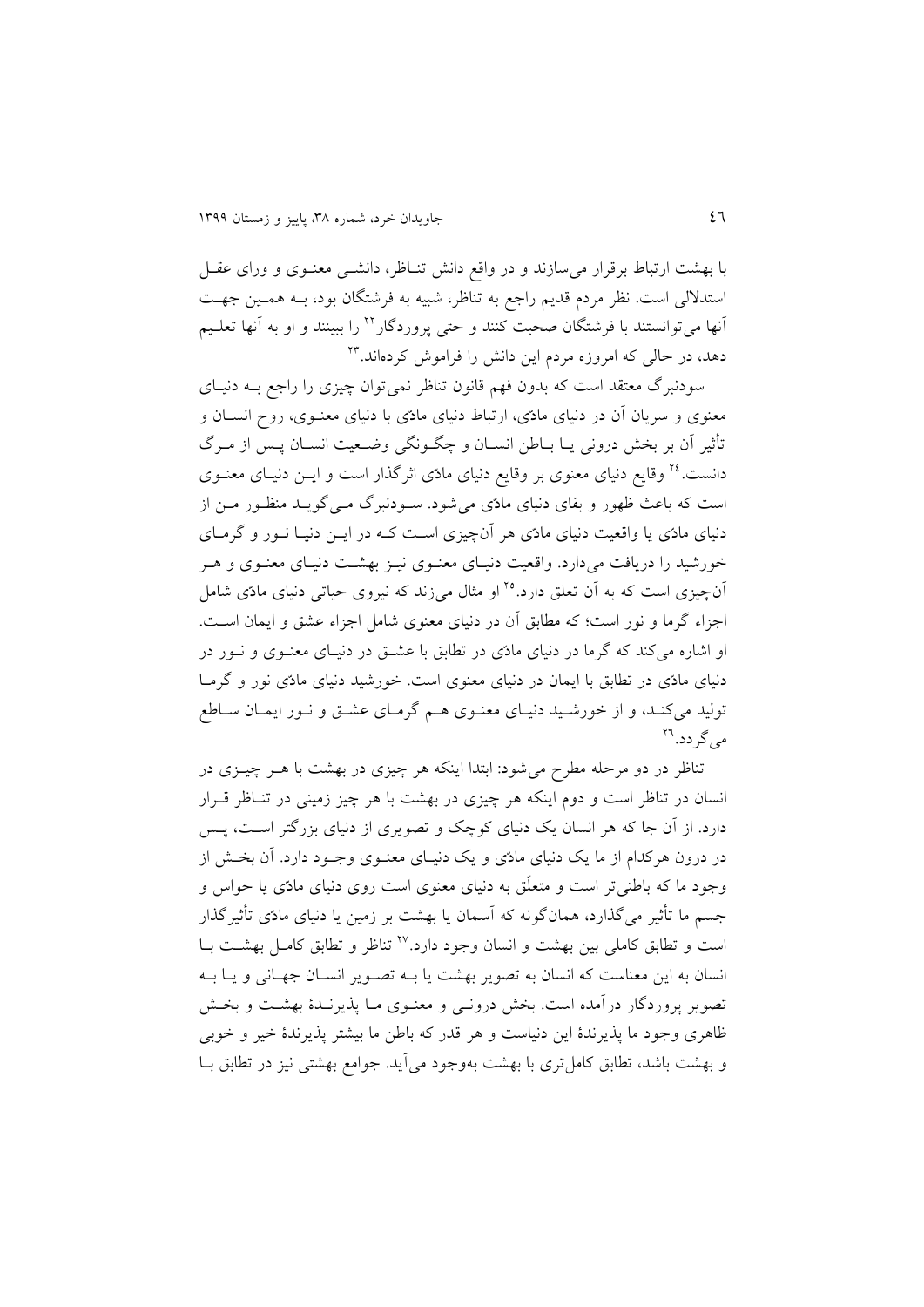اعضاء و ارگانهای انسان هستند. `` بهشت نیز به شکل یک انسـان اسـت و هـر جامعـهٔ بهشتی و هر فرشته هم به شکل انسانی کامل است.<sup>۲۹</sup> در نتیجه بـین تمـام قســمتهـای بهشت با تمام بخشهای وجود انسان تناظر وجود دارد. به م طوری که بهشت دارای دو قلمرو اسمانی و معنوی است و انسان نیز دارای دو بخش »درونی« و »بیرونی« است که بخش اسمانی يا درونی با قلب و بخش معنوی يا بيرونی با ريهها ارتباط دارد. به همـان ترتیب که انسان دارای ضربان قلب و تنفس است، ضربان قلب انسان عظیم بهشتی هـم با وضعیت عشق او تغییر می یابد و تنفس او به وضعیت ایمان و انجام امور خیر وابسته است.<sup>۳۱</sup> همان گونه که مغز در سر انسـان قـرار دارد، در سـر انسـان عظـیم بهشـتی هـم انسانها و جوامس بهشتی زندگی میکنند کةه دارای عشةق، ارامةش، عقةل و معرفةت و بی گناهی هستند و سودنبرگ اين روند مطرح کردن تنـاظر بـين وجـود انسـان و انسـان عظیم بهشتی را برای تمام اعضاء ادامه میدهد<sup>۳۲</sup> و چـون بهشـت بـه شـکل پروردگـار است، پس تمام تناظرات با بهشت، در واقع تناظر با پروردگار است (يا تطبيق با صـفات الهی و تصوير او شدن).

از سوی ديگر بهشت در تناظر با هر چيز زمينی است. موضوعات زمينی نيز در ســه قلمرو قرار میگیرند: حیوانی، نباتی و معدنی. هر چیزی که بر روی زمین و در اين سةه قلمرو جای دارد با امور بهشتی يا آسمانی يا معنوی در تطابق قرار دارد.<sup>۳۳</sup> از طريق ايــن تطابق، دنیای مادّی با دنیای معنوی یکی می شود؛ بنابراین، دنیای مادّی در کلیّت خـود، تئاتری است که تصویر گر ملکوت پروردگار است.<sup>۳٤</sup> مـثلاً ســودنبرگ در تطــابق رفتــار انسانها با حیوانات، حیوانات مفید را بـا رفتـارهـای خـوب و حیوانــات وحشــی را بــا رفتارهای بد، گاو و گوساله را با روح مادّی انسان و حیوانات پرنده را بـا فعالیـتهـای شناختی متناظر میداند.<sup>۳۵</sup>

هر چیزی که در تطابق با طرح الهی باشد در تطابق با بهشـت و هــر چیــزی کــه در تطابق با طرح الهی نباشد با دوزخ متناظر است و هر آنچه که بــا بهشــت متنــاظر باشــد، منعکسکنندهٔ خیر و خوبی، و راستی و درستی است و هر چیــزی کــه مطــابق بــا دوزخ باشد، منعکس کنندهٔ دروغ و بدی است.<sup>۳٦</sup>

از نظر سودنبرگ کتاب مقدّس و کلام الهی به اين علت نوشته شده است کـه تنــاظر و تطابق دنیای مادّی با دنیای معنوی را گوشزد کند و انسـانهـا را بـه سـوی فهـم ايـن موضوع رهنمون سازد. پس اگر ما قــدرت دسـتیابی بــه دانــش تنــاظر را داشــته باشــیم،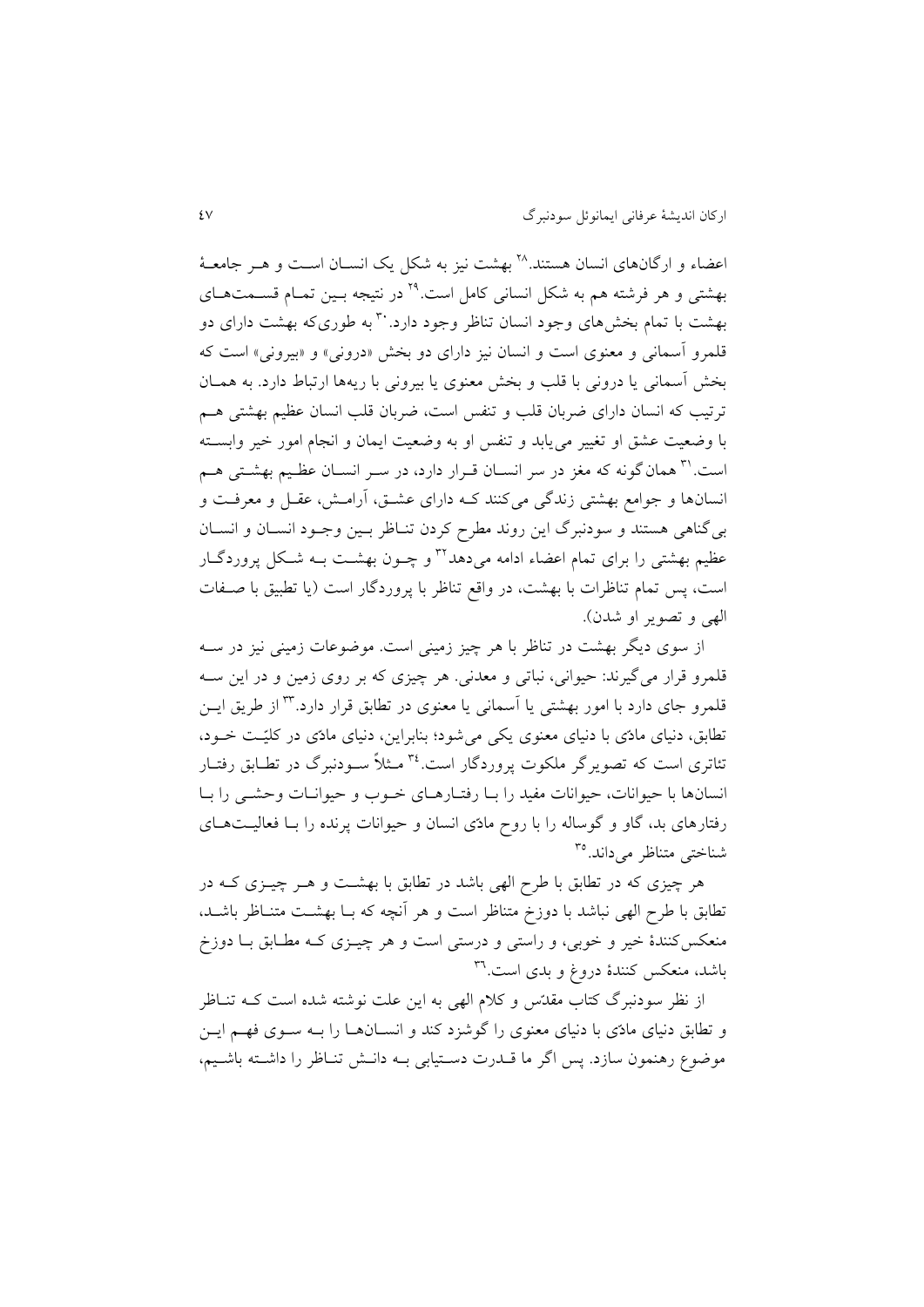میتوانیم معنای باطنی *کتاب مقــلتس* را بفهمـیم. در واقــع معنــای تحــتاللفظــی شــامل اموری می شود که در دنیای مـادّی ماسـت در حـالی کـه معنـای معنـوی شـامل امـوری می شود که در بهشت است و از آنجا که به علّت قانون تناظر، دنیای مادّی میتوانــد بــا دنیای معنوی يکی شود و يکی تصويرگر ديگری است پس هـيچ منافـاتی بـين ايــن دو وجود ندارد.<sup>۳۷</sup>

به طور خلاصه میتوان گفت که عالم کبیر یا جهان و عالم صغیر یا انسان هـر کـدام دارای دو بخش مادّی و معنوی هستند. اين دو بخش، در هـر عـالم بـا يکـديگر و هـم چنین با دو بخش مادّی و معنوی عالم دیگر، نه تنها در کلیات کـه در جزئیـات نیــز در ارتباط و تناظر هستند و عوالم مادّی در واقع تصویری از عوالم معنـوی هسـتند. بخـش باطنی يا معنوی انسان بايد هرچه بیشتر در تطابق با بخش معنوی عابم يا بهشت باشد تا همه چیز در جهت خیر و خوبی، راستی و درستی و منطبق با طر ابهی پیش رود.

#### **.9 تفسیر متفاوتی از کتاب مقدس**

محور دوم اندیشه عرفانی سودنبرگ در ضمن ارائۀ تفسیری متفـاوت از کتـاب مقــدس شکل می گیرد. در واقع اولین جمله از کتاب *رازهای بهشت* خلاصۀ نظریهای است ک اساس و مبنای کار سودنبرگ در تفسیر *کتاب مقدّس* است: «کلام اله<sub>حی</sub> در *عهــــــ عتیــق* شامل رازهای بهشت است و هر جنبه از آن با پروردگار، بهشت، کلیسا، ایمـان و تمـام معتقدات ايمانی سروکار دارد؛ ولی فرد نمی تواند اين مفاهيم و معانی را در اين حـروف پا در معنای تحت اللفظی آنها بیابد.» ``` يس متن مقدّس يا کلمۀ الهی، معنای بـاطنی دارد که نمی توان آن را از شکل ظاهریاش و یا از معنای تحتاللفظی آن بـه دسـت آورد. تفسیر صحیح نیاز به وحی الهی دارد و کلام الهی بدون معنای باطنی، هـمچـون جسـم بدون روح است و تعداد کمی از افراد چنین توانایی را دارند که سودنبرگ یکی از آنان بود. او متذکّر می شود که بدون کمک پروردگار، امکان رسیدن به معنـای بـاطنی وجـود ندارد: «پروردگار با لطف خود اين فرصت و امکان را به مـن عطـا کـرد تــا بــا ارواح و فرشتگان همراه شوم و صحبت آنها را شنیده و با انهـا سـخن گـویم و در اَن دنیـا مـن راجع به انواع مختلف ارواح، وضعیت ارواح پس از مرگ، دوزخ و بهشـت را آمــوختم. در نتیجه من توانستم امور حیرتانگیزی را در دنیای دیگر ببیبنم و بشنوم که هرگز قبـل از اين کسی به آن امور آگاهی نداشت و يـا قــدرت ديــدن آن را نداشــت.» <sup>۳۹</sup> از نظـر او «معنای ظاهری» اصطلاحات کتاب مقدّس و بیانات مرتبط با «معنای باطنی» را نمی تبوان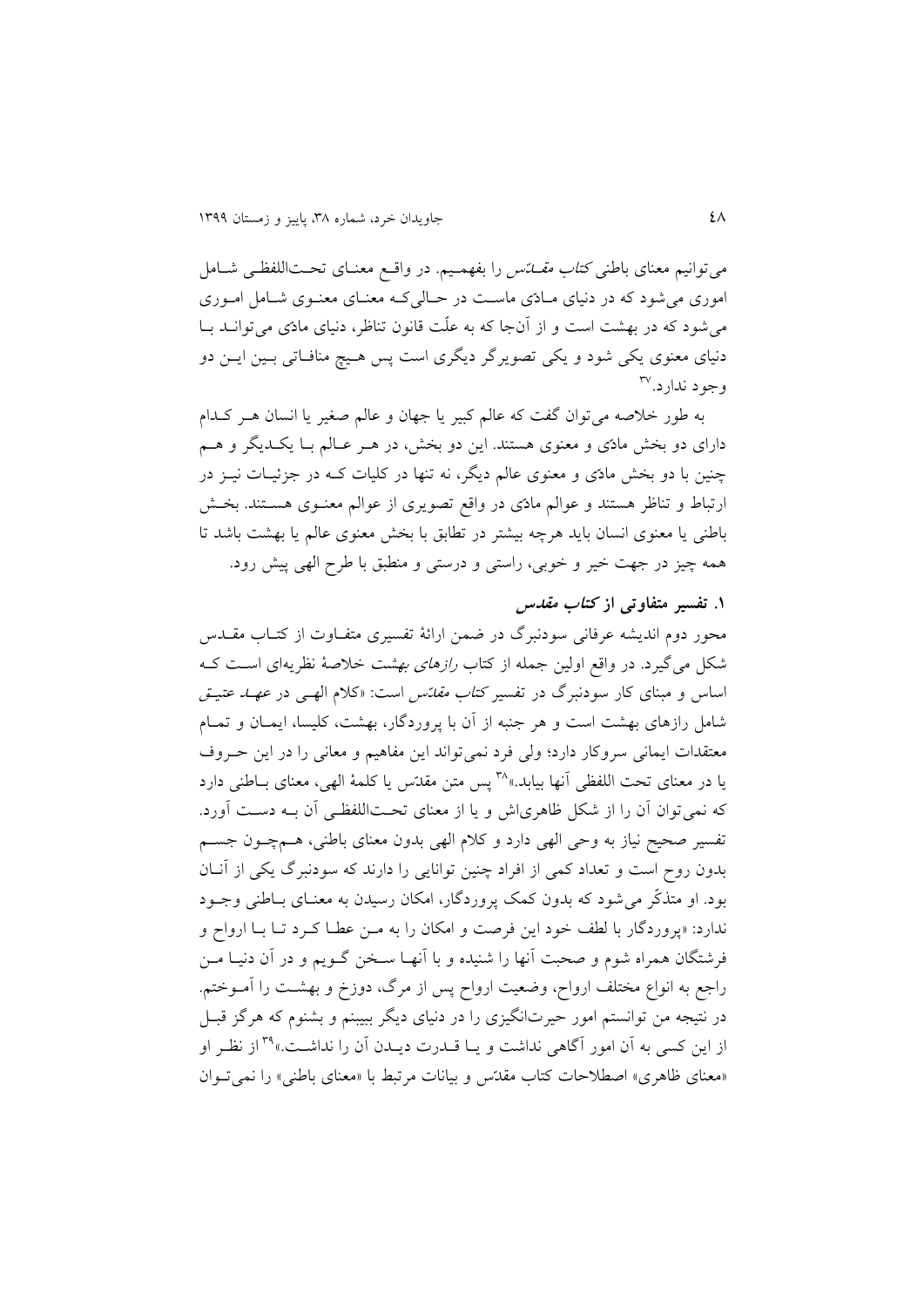بلادرنگ ظاهر نمود. در اين صورت رمزگشاي*ی عهد جديد* و همچنين پـردهبـرداری از رازهای مخفی آن بسیار مهم میشود. کلید این رموز را نیز نمیتوان در خود *عهد جدید* يافت، بلکه بايد با ارتباطی مستقیم با بالترين مرتبه به اين رمزگشايی دست يافت.

نقادی عقل گرايانه که در دوران سودنبرگ بــه ظهــور رســيده بــود، نظــرات ســنّتی و قديمی *عهد جديد و کلام خداوند را بدون مفهوم می دانست. عقل گرايی که در انديشـه*، رفتار و گفتار بر اصول عقلی تکیه داشت و عقل را تنها منبع معتبر شناخت میدانسـت، سايۀ شک و ترديد را بر تعاليم رسمي و سنّتي، اعم از دين و علم گســتراند، هــمچــون: «يعقوب شاخههای سبز و تازه درختان بید و بادام و چنار را کند و خطهای سفیدی بـر روی آنها تراشید و این چوبها را در ابشخور قرار داد تا وقتی گلّهها برای خوردن اَب میآیند، آنها را ببینند و جفتگیری کنند. آنها برّههایی میزاییدند که خـطدار، خالــدار و ابلق بودند» (پيدايش ۳۰: ۴۷-٤٠).

امّا سودنبرگ با استدلال خود اين مشکل را حل کـرد. بــه نظـر او اگــر تلّقــی کســی اين گونه باشد که *کتاب مقدّس* از کلمۀ اول تا آخر از طرف خداونـد اسـت و هــمزمـان تصديق کند که معنای تحتاللفظی متن گويا نيست؛ تنها راه حل ايــن اسـت کــه مسـلّم بگيرد که معنا از ظاهر کلمات بهدست نمي آيـد. مـتن الهـي بايـد حـاوی «رازهـا»يـي (arcana) باشد که در واقع معنای باطنی است که آن رازها را نشـان مـی دهـد و بـدون ین معنای باطنی، *کتاب مقدّس* نمیتواند کلام پروردگار باشد. <sup>٤٠</sup>

سودنبرگ، آشکارا سنجش و هماننـدانگــاری بــا ارگانیســمهــای زيسـتی را در نظـر میگیرد و میگوید همانطور که جسم صرفاً مـادّی و بـدون روح، مـرده اسـت، کـلام پروردگار هم در صورتی حیات می یابد که دارای ابعاد باطنی باشد و این ابعاد بـاطنی را ابداً نمیتوان از متن ظاهری بهدست آورد.<sup>۶۱</sup> سـودنبرگ در تفسـیر سـفرهای خــروج و پیدايش در کتاب *رازهای بهشت*، سعی در رمزگشايی از اين آيات دارد و از نظر او، هــر واژه نسبت به معنای ظاهری خود دارای معنای دیگری است. در اینجـا چنـد نمونــه از رمزگشايیهای او ذکر میشود:

روز: خیر و خوبی/ شب: شرّ و اهريمن/ نور: حقیقت/ تاريکی: دروغ/ ابر: کالم ابهی بر طبق معنای تحتابلفظی/ گوش: اطاعت/ قلب: میل به خوبی/ چشم: عقل/ دست: قدرت/ پاشنه: پايينترين مرتبه زميني/ آشور: استدلال تحريف شده/ مصر: اطلاعات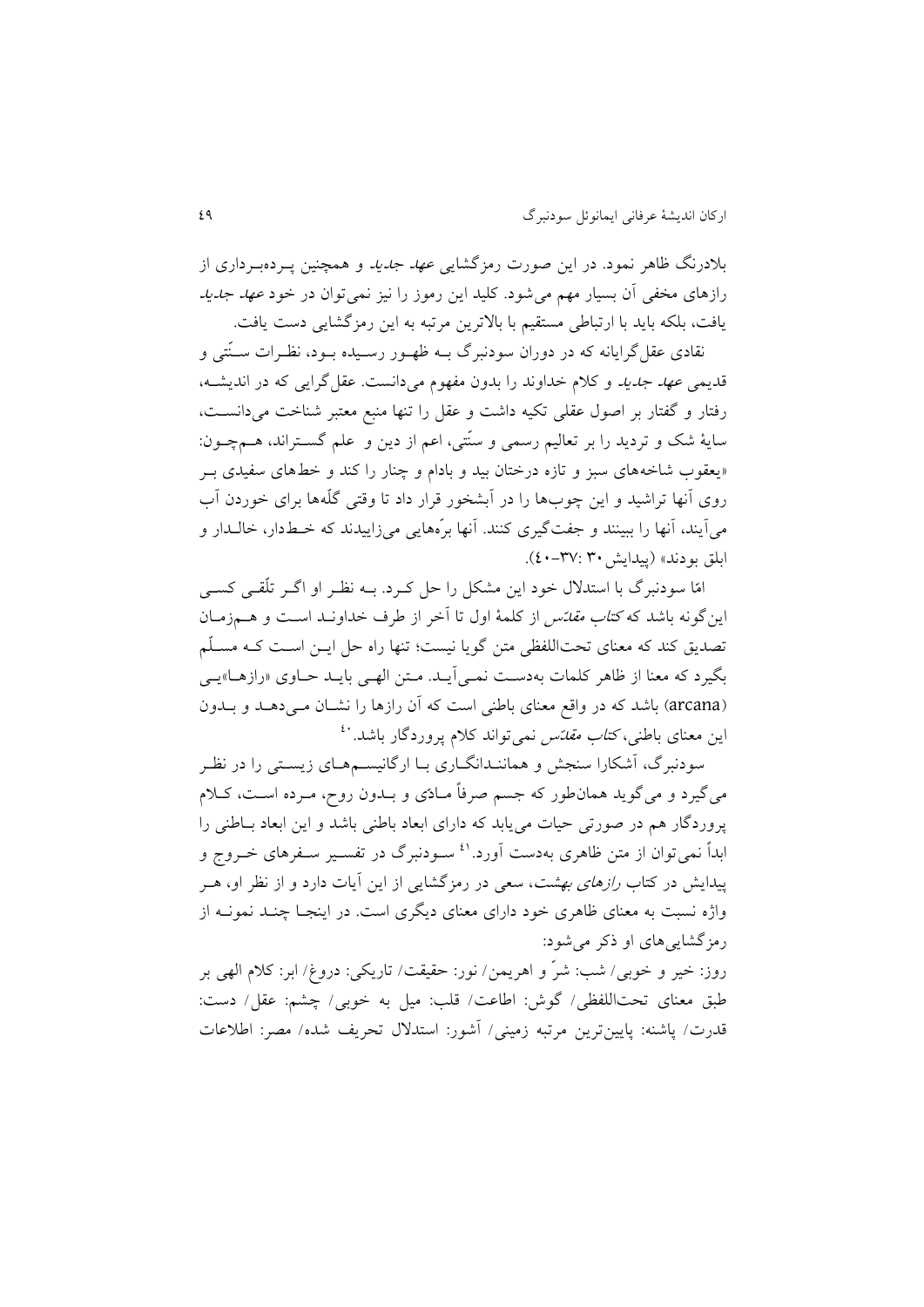مبنی بر واقعیت/ اسب: عقل/ زمین: کلیسا/ جادّه، مسیر: حقیقت/ دريا: معرفت )دينی(/ يعقوب: احسان/ يوحنا: کارهای خیر/ پطرس: ايمان.

در متی ٢٤: ٢٩-٣١ آمده است که: «بعد از آن مصیبتها، خورشید تیره و تـار شـده، ماه ديگر نور نخواهد داد، ستارگان فروخواهند ريخت و نيروهـايی کـه زمـين را نگـاه داشتهاند، به برزه درخواهند امد. و سرانجام نشانۀ امدن من در اسمان ظاهر خواهد شد. انراه مردم در سراسر جهان عزا خواهند گرفت و تمام مردم دنیا مرا خواهند ديد کةه در میان ابرهای آسمان، با قدرت و شکوهی خیره کننده میآیم».

سودنبرگ میگويد مردم احتمالاً با فهم معنای ظاهری اين آيــات، زمــان وقــوع ايــن وقايع را در آخرالزمان میدانند. درحالی که اين مردم از معنای پنهان ايــن آيــات اطــلاع ندارند. چرا که در وراء معنای تحتاللفظی، معنای باطنی وجـود دارد و کـلام الهـی بـر مبنای تناظر نوشته شده است و هر معنای ظـاهری دارای معنـایی بـاطنی و معنـوی نیـز هست. در کلام الهی، خورشید همان پروردگار در ارتباط بــا عشــق اســت<sup>٤٢</sup> و مــاه نیــز یروردگار در ارتباط با ایمان است.<sup>۶۳</sup> ستارگان، بینشها و ادراکات نسـبت بــه آنچــه کــه خوب و واقعی است<sup>؛؛</sup> و تمام مردم در سراسر جهـان، تمــام عناصـر و اجــزاء عشــق و یمان هستند.<sup>16</sup> آمدن پروردگار به معنای حضور او در کلام الهـی و وحـی،<sup>۶٦</sup> ابرهــا بــه معنی کلام الهی به صورت تحت اللفظی،<sup>٤٧</sup> قدرت و شکوه خیره کننـده نیــز بــه معنــای حقایق الهی به همان صورتی است که در بهشت و در معنای بـاطنی کـلام الهـی ظـاهر میشود.<sup>۱۸</sup> یعنی در واقع این آیه به انتها رسیدن کلیسا را نشان میدهــد کــه در آن زمــان ديگر عشق و ايمانی وجود ندارد و در آن زمان پروردگار از کلام الهی پردهبرداری کرده و معنای اصلی آن را مشخص می سازد و این معنای خـاص و بـاطنی نیـز بـرای مـا در بهشت و دوزخ، پس از مرگ آشکار خواهد شد.<sup>۴۹</sup>

معمولاً بین معنای تحتاللفظی یا تاریخی با معنای معنوی یا عرفـانی کـه بــه میــزان زيادی بر انواع گوناگون تفاسير تمثيلی تکيه دارد، تمايز قائل مىی شوند. مطـرح کـردن معنای باطنی برای *کتاب مقدّس* در مسیحیت موضوع جدیدی نبود. این موضوع را ابتدا فیلون اسکندرانی(۲۰پ.م-۵۰م) مطـرح کـرد. بعــد از او اریگــن (۱۸۵-۲۵٤م) بــرای کت*اب مقدّس* سه معنا را در تطابق با روح، نفـس و جســم در نظـر گرفـت و در قــرون وسطی چهار معنا را مطرح کردند که این چهار معنا را قبالاییهای یهودی هم بــا توجّـه به چهار دنیای قباليی که دنیاهای جسم، روان، رو و ابهی بودند، در نظر میگرفتنةد و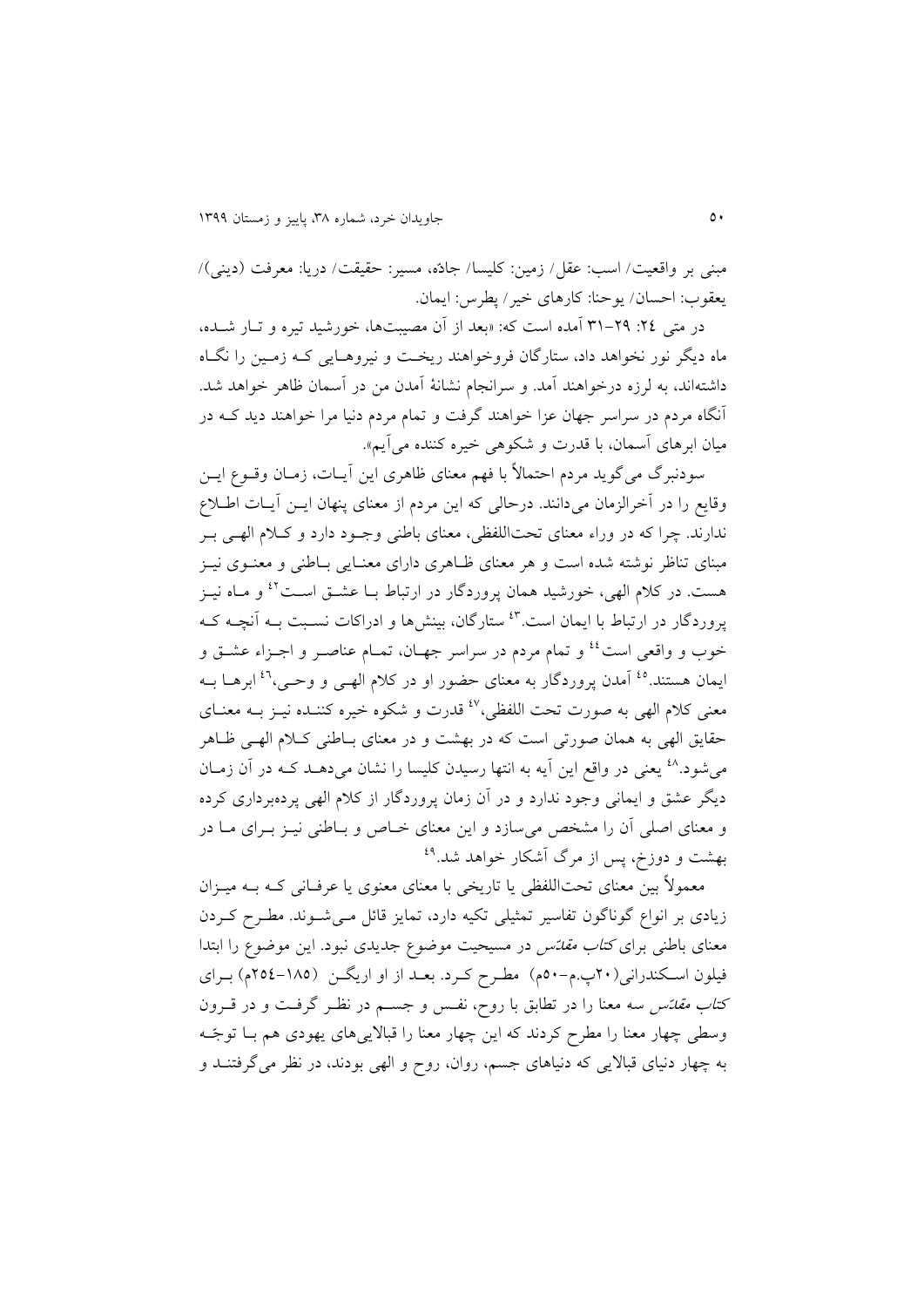در سراسر قرون وسطی به عنوان رويکردی معیار بهکار میرفةت. در دوران اصةالحات حمله سختی به این رویکرد شد چرا که پروتستانها تنها معنای تحتاللفظی را قبـول داشتند. مارتین لوتر به سختی به نگرش اریگن حمله کرد و جان کالون ایــن کــار را بــه روشی شديدتر پیگیری کرد. ``

هانس يواخیم کراس<sup>۵</sup> در بررسی انتقادی تاريخی از *عهد عتیق* بر طبق ديدگاه لــوتر و کالون توضیح میدهد: «در فضای وسیع احتمالات تفاسیر تمثیلی، بـا هرگونــه تفســیر تمثیلی، صدای انسان با صدای خداوند به طور نامحسوسی آمیخته مـی شـود، انســان در جايگاهي قرار دارد که بايد ساکت بماند و صرفاً گوش دهد».<sup>۵۲</sup>با ايـن حـال سـودنبرگ ي مسیحی بوتری است و به نظر می رسد که اصول بوتری را به نفس روش تفسیریای که مستقیماً به فیلون، اریگن و جریان اصلی هرمنوتیک قرون وسطایی بازمی گـردد، بــه کناری می نهد. مارتین لام<sup>۵۳</sup> نیز روش تفسیری سودنبرگ را دقیقاً بر مبنـای روش فیلــون اسکندرانی و اريگن می داند و در نهايت می گويد:

»در مجموع، تنها تفاوت میان نتايج سودنبرگ و متقدّمانش اين است که نتايج کار او برگرفته از نظام فلسفی اوست در صورتی که شروح متقدّمان، بر مبنای نظامهای مربـوط به آنهاست. سودنبرگ هم شبیه به پیشینیان خود برای دوباره شکل دادن به معــانی مــتن مقدّس، آزادانه از تفسیر تمثیلی استفاده کرده است و از اين طريق توانسته است عقايـد الهیاتی خود را به صورتی منطقی در این شکل هرمنـوتیکی نشـان دهـد. او زمـانی کـه تأکید دارد که تمام آموزههای کلیسایش را از قرائت کلام الهی تعلیم گرفته است، کــاملاً صداقت دارد؛ با اين همه، او ديدگاه مستقل الهياتي- فلسفي را بهوجـود آورد کـه تـک تک نظریاتش را در این دیدگاه از طریق *کتاب مقدّس* تأیید کرده و اعتبار بخشید».<sup>61</sup>

امّا هانهگراف°°معتقد است که تفسیر تمثیلی سودنبرگ با پیشینیان تفاوت دارد، چـرا که در نظر انان تفسیر تمثیلی دارای بار چندليه معنايی بود امّا تفسیر سودنبرگ فقط دو ليه دارد: ظاهری و باطنی. انسانها معنای باطنی را نمیفهمند و بنابراين خود پروردگار بايد آن را برای بشر از طريق برگزيدهاش که سودنبرگ باشد پردهبـرداری کنـد. از نظـر هانهگراف نوع تفسیر سودنبرگ هم کاملاً با نوع تفسیر کاتولیکی تفاوت دارد:

«تفاسیر تمثیلی سودنبرگ تماماً نتیجۀ منطقی کتاب مقدّسگرایی نگرش پروتستان و بازتابی از احساس عمیق گوش دادن به کالم پاك و بدون ناخابصی پروردگار است. سنّتها و نظريّات انسانی، اصابتی مشکوك دارند و اجازة دخابت به انها داده نمیشود.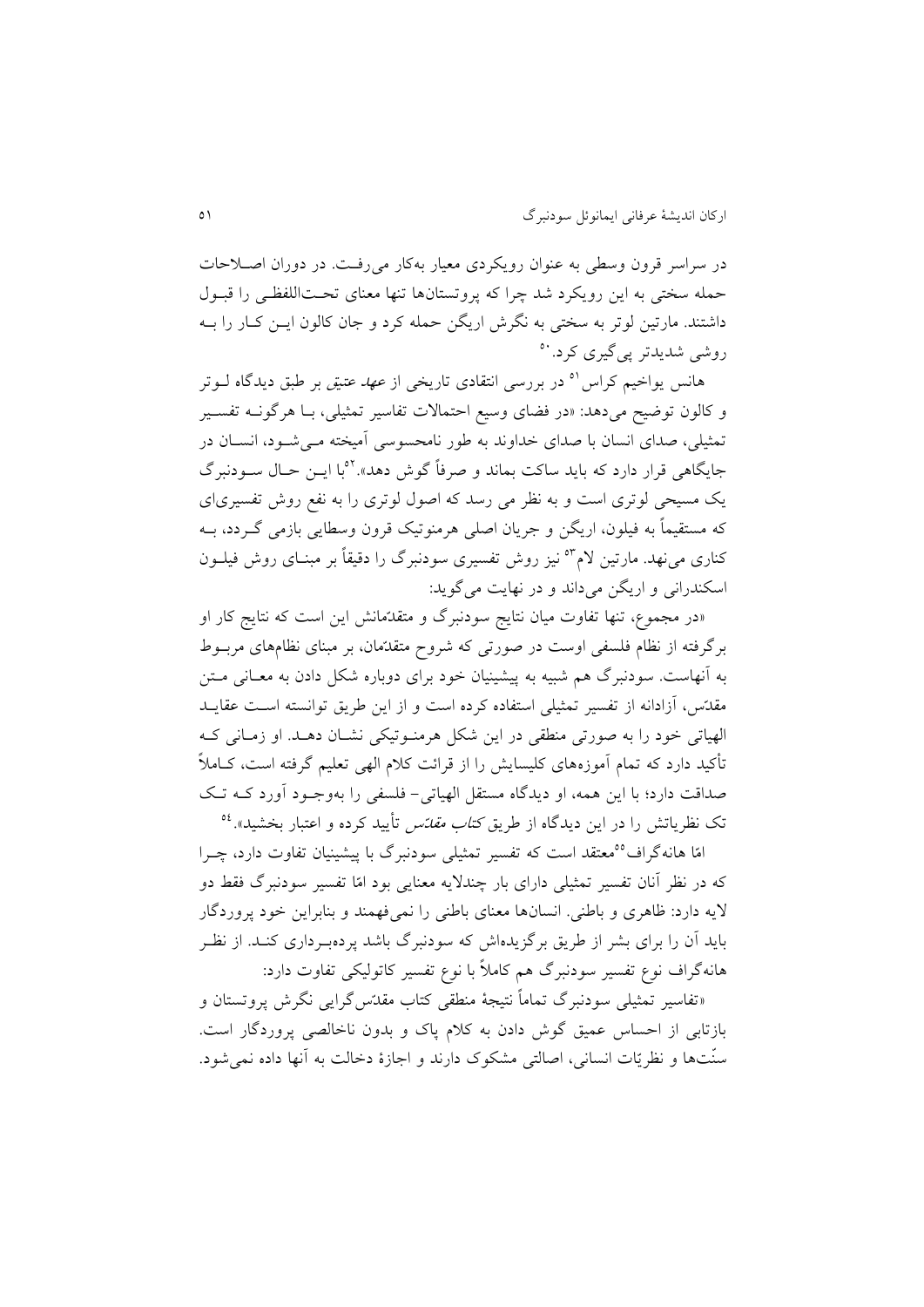رمز و راز بزرگ کتاب مقدّس را تنها خود پروردگار میتواند بگشاید».<sup>۵۹</sup> کاتولیکها با قرائت *عهد جديد می ت*وانستند برای خود اين امکان را بهوجود آورند که ايمانی پاک انها را هدايت نمايد که در اين ايمان، رو ابقدس به صورتی نامرئی نقشافرينی میکند. امّا سودنبرگ انسان را در يک مواجهۀ چهره به چهره با پروردگار درمی يابد که از طريق کلمۀ ابهیاش با او ارتباطی را برقرار میسازد. از اين رو، نمیتوان اين نوع تفسیر سودنبرگ را با مذهب پروتستان او در منافات ديد. با اين حال نظر خود سودنبرگ در مورد انواع ديرر تفاسیر اينگونه است:

»برخی از مردم در سراسر زندگی مادّی خود، هنرامی که کالم ابهی را قرائت میکنند، منحصرا به انتقاد از ان میپردازند بدون اينکه دغدغهای برای فهم معنای ان داشته باشند و افکار آنها همچون خطوطی به نگارش در می آید که به جای اینکه انتهای انها از هم بازگردد، در شبکهای به يکديرر پیچیده و بافته میشود. در برههای از زمان برخی از اين افراد با من بودند و از اين رو هر چیزی که فکر میکردم و مینوشتم شکل اشفتهای پیدا میکرد. تفکّر من عمال زندانی شده بود؛ زيرا انها، کلمات را به خود محدود ساخته و توجّه مرا به شدت از معانی دور میٍساختند».<sup>۵۷</sup>

به هر حال سودنبرگ تلاش داشت تا میان سـبکهـای گونـاگون در *کتـاب مقــاتس* افتراقی را ايجاد کند و اين سبکها را بـا مراحـل تـاريخی مختلـف در مـورد پیشـرفت انسان و هشیاری و آگاهی دینی آنها مرتبط سازد. پس او بر این بـاور اسـت کـه *کتـاب مقدّس* در چهار سبک و حالت به نگارش درآمده است:

- در اولین حالت، *کتاب مقاتس* برای مردم «قدیمیترین کلیسا» نوشـته شـده اسـت که اولین بخشهای *کتاب مقاتس،* داستانهای مربوط به آفرینش، باغ عــدن و هــر چیــز ديگری تا زمان ابراهیم و يا يازده بخش سفر پيدايش با اين شيوه نوشـته شـدهانـد. ايــن بخشها به معنی واقعی کلمه، تاریخ هستند و حتّی اسطوره هم نیستند. به نظر مـیرسـد که مسائل مطرح شده در اين بخشها مربوط به امور زمينی و دنيايی است، امّا در واقسع بايد هر چيزی را در مورد آنها از طريق شـيوههـای معنـوی و بهشـتی دريافـت کـرد و اگرچه تا حدّی حالت روايی دارد، امّا با بخشهايی که به شیوهٔ «روايـبي» يـا «تـاريخي» نوشته شدهاند، تفاوت دارند و این امر، در جهت بخشیدن حیات بیشتری به آنها است. اين بخشها نبايد به هيچ وجه تحتاللفظی معنا شوند.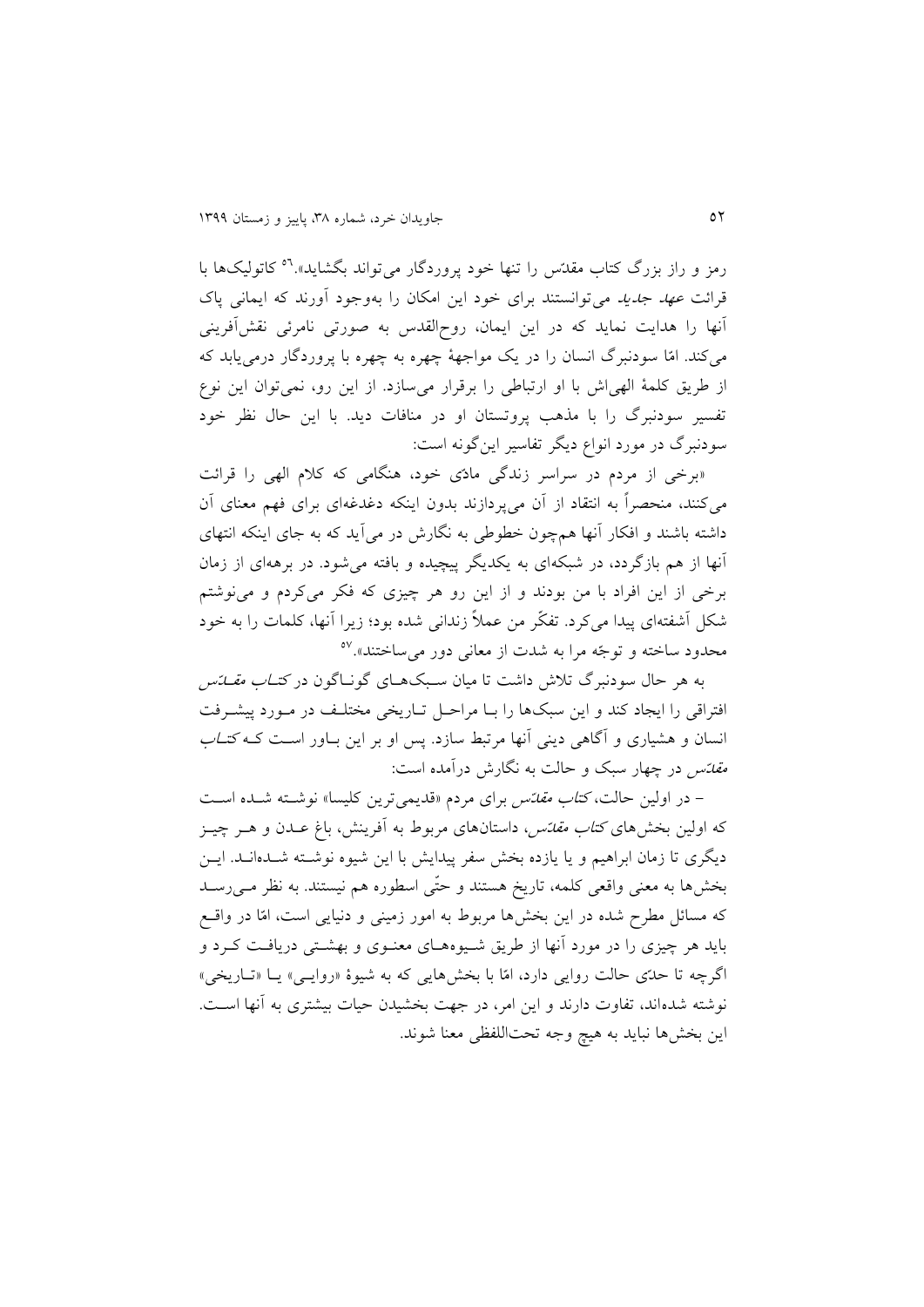- حالت دوم، سبک نبوی است که مستمر و يکدست نيست و شکلی تـا حـدودی تاريخی دارد. اگر اين بخش را تحتابلفظی معنا کنیم، معنایشان ناپیوسته و بريده بريده به نظر میرسد و تقریباً کاملاً نامفهوم میشود و معنای آنها نیز تنهـا از منظـر بــاطنی بــه دست میايد؛ زيرا اين وقايس تاريخی نیز خود نمادين و معنادار هستند.

- حالت سوم، سبک روايی و تاريخی که در کتابهای موسى از داستان زنـدگی ابراهیم به بعد و يوشس، داوران، ساموئل و پادشاهان ديده میشود. موسی اين روايات از کت*اب مقدّس* را دريافت داشت. وقايع تاريخی در اين بخش کاملاً معنای تحتاللفظـی دارند؛ ولی در کلّ و در جزئیات، آنها هم معنای باطنی متفاوتی دارند چرا که این وقـایع تاريخی خود نمود و دارای معنای نمادين هستند.

– حالت چهارم سبک مزامیر داوود است که به واقع «راه میانهای بین سبک نبــوی و روش معمولی از صحبتهای میـان مـردم اسـت». ايـن بخـش در واقـع صـحبتهـای پروردگار در لوای شخصیت داوود است، در زمانی که او پادشاه بود.<sup>۵۸</sup>

حاصل آنکه با توجّه به اين تقسیمبندیها، سودنبرگ تنهـا کتـابهـايی را کـه دارای معنای باطنی باشند، متعلق به کتاب *مقاتس می داند. از نظر سودنبرگ، عهد عتیق* شـامل: اسفار خمسه، يوشع، داوران، ساموئل اول و دوم، پادشـاهان اول و دوم، مزامیـر، اشـعیا، ارمیا، مراثی، حزقیال، دانیال، هوشع، يوئيل، عـاموس، عويــديا، يــونس، میکـاه، نــاحوم، حیقوق، صفنیا، حجی، ذکریا و ملاکی میشود و در *عهـد جدیـد* تنهـا چهـار انجیـل و مکاشفات را مستقیماً الهام شده از آسمان میدانست. سودنبرگ در توضیحی کـه بـرای جبرئیل بایر<sup>٥٩</sup> در این مورد مینویسد، میگوید:

«با احترامی که برای مکتوبات رسولان و پولس قائلم، امّا آنها را در کتـاب «*رازهـای* بهشت» ذکر نکردم. زیرا آنها مکتوباتی اعتقادی هستند و به سبک *کتاب مقدّس* شبیه بــه انجیل ها و کتاب مکاشفه نوشته نشـدهانـد. سـبک *کتـاب مقــلـتس* يـکـسـره بـر مبنـای هماهنگی و تناظرات است، از اين رو، دارای ارتباط مؤثّر و بلادرنگی با آســمان اســت. امّا در مکتوبات اعتقادی سبک ديگری وجود دارد که در واقع انها هم با اسـمان ارتبـاط دارند امّا با واسطه....» <sup>٦٠</sup>

در يک جمع بندی سودنبرگ اين چهار سبک *کتاب مقدّس* را برای چهار کليسا و يــا چهار دورهٔ زمانی میداند. یعنی *به زعم او کتاب مقلّسی* که در هـر دوره وجـود داشـته است، همان *کتاب مقائسی* نیست که ما امروز داریم.<sup>٦١</sup> سـودنبرگ عــلاوه بــر تشــخیص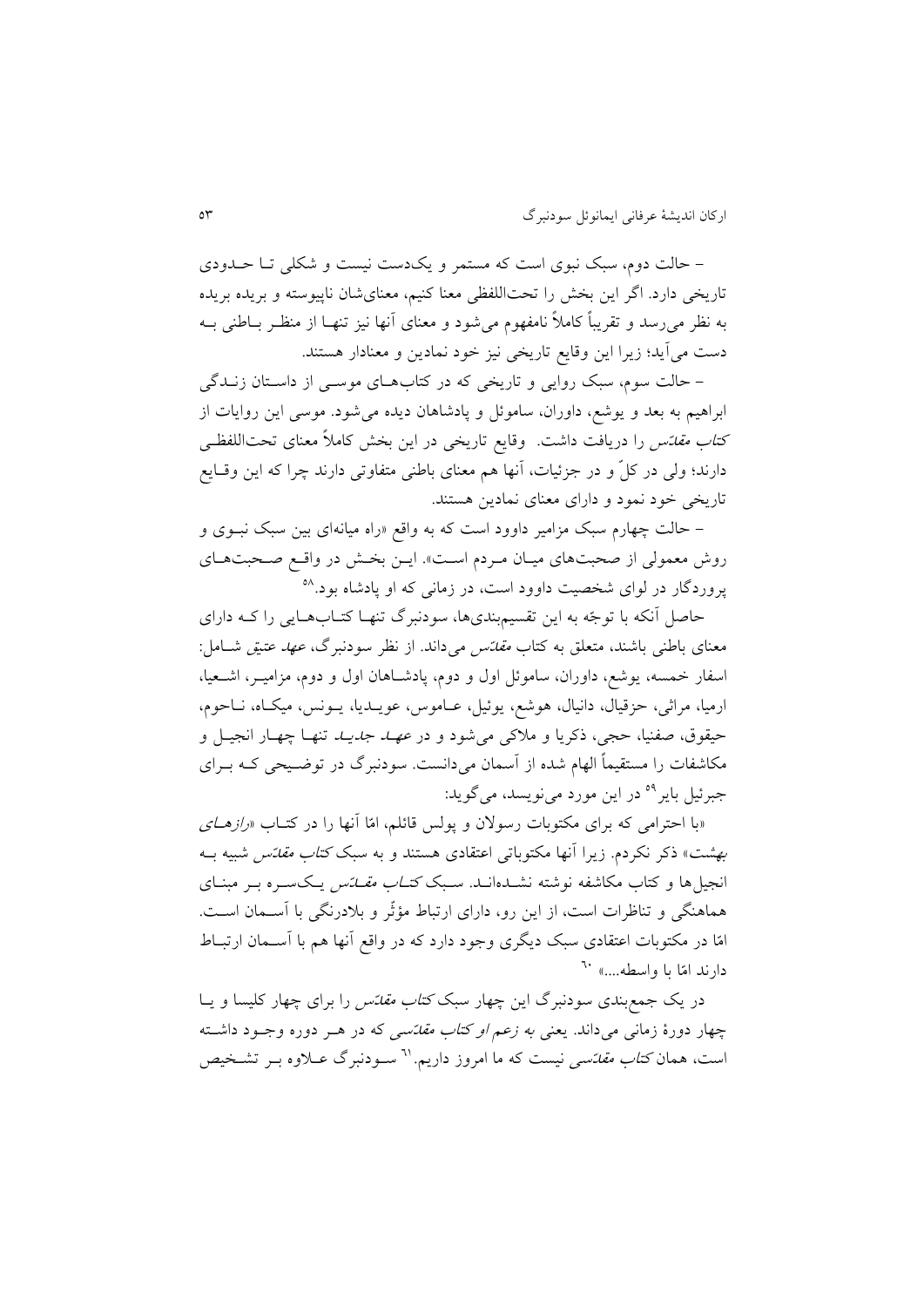چهارسبک و چهارکلیسا تا ظهور کلیسای جدید، «مراحل تباهی» ایـن کلیسـاها را هـم توضیح میدهد: «اول از همه مردم شروع به فراموشی سپردن هر آن چیــزی کردنــد کــه خوب و حقیقت بود و برسر آن به نزاع و مناقشه پرداختند، در مرتبـهٔ دوم آن را تحقیــر کردند و در مرتبۀ سوم از تأيید و تصديق خیر و حقیقت سرباز زدند و در مرتبه چهةارم از آن به زشتی یادکرده و به آن ناسزا گفتند».<sup>۲۲</sup> (سودنبرگ پیشرفت کلیســاها را هــم بــا تفسیر مفصل از متی ٢٤ که در بخـش هـای ٣٣٥٣-٤٤٢٤ کتـاب *رازهـای بهشـت* آمـده است، توضیح می دهد).

ما بايد برای فهم انگيزهٔ سودنبرگ در تلاش برای تفسـير سـفرخروج و پيــدايش، در نظر داشته باشیم که از نظر او *کتاب مقاتس* به راستی وسیلهای برای متحـدکردن بهشـت يا آسمان با زمين بود. «*کتاب مقدّس* از جانب پروردگـار اسـت و از بهشـت بـرای مـا فرستاده شده است و نه تنها برای مردم زمین، بلکه برای فرشترانی هم نوشته شده که با ما حضور دارند. به همین دلیل است که *کتاب مقدّس* این ماهیت را دارد و شـباهت بــه هیچ تکۀ ادبی دیگری ندارد».<sup>٦٣</sup>

سـودنبرگ در کتـاب *رازهـای بهشـت* بــه تفسـير سـفرهـای پيــدايش و خــروج و رمزگشايی از آنها میپردازد تا از اين طريق بتواند روايتی منسجم در مورد معنای بـاطنی اين آيات ارائه کند. مثلاً سودنبرگ اَفرينش شش روزه در سفر پيدايش را شــش مرحلــۀ متوالی بازسازی در انسان میداند. يعنی، به تعبيـر او، آفـرينش از مرحلـهٔ ابتـدايی «بـی جان» بودن تا مرحلهای که فرد به تکامل معنوی می رسد، ادامـه دارد و هفتمـین روز يـا سبّت نیز اشاره به فردی است که به بالاترین مرحله از کمال شخصیتی رسـیده و فـردی «بهشتی» شده است؛ و در همین راستا توصیف باغ عدن هم در واقع توصیف ماهیت و ذات آن فرد و سرشت او به حساب می آید. سپس او اشاره دارد که در واقع این شخص مظهر قديمیترين کليسا است و اينکه چگونه اين کليسا بــه آرامــی از وضــعیت بهشــتی اولیهاش رو به زوال سیر میکند. این امـر اتفـاق افتـاد زيـرا اعضـاء کلیســا «اصــرار بـر استقلال و خودمختاری» داشتند و شروع به باور آن چیزی کردند که حواس مـادّیشـان به آنها نشان میداد؛ او در اين نمادشناسی حواس پـنج گانـه را در بهشـت بـا نمـاد مـار همهسان میگیرد. سودنبرگ در ادامه معتقد است که آنها شروع به آزمودن اصول ایمــانی کردند تا از حقانیّت آنها مطمئن شوند که این موضوع و دیــدگاه شــکاکانه نیــز در مــتن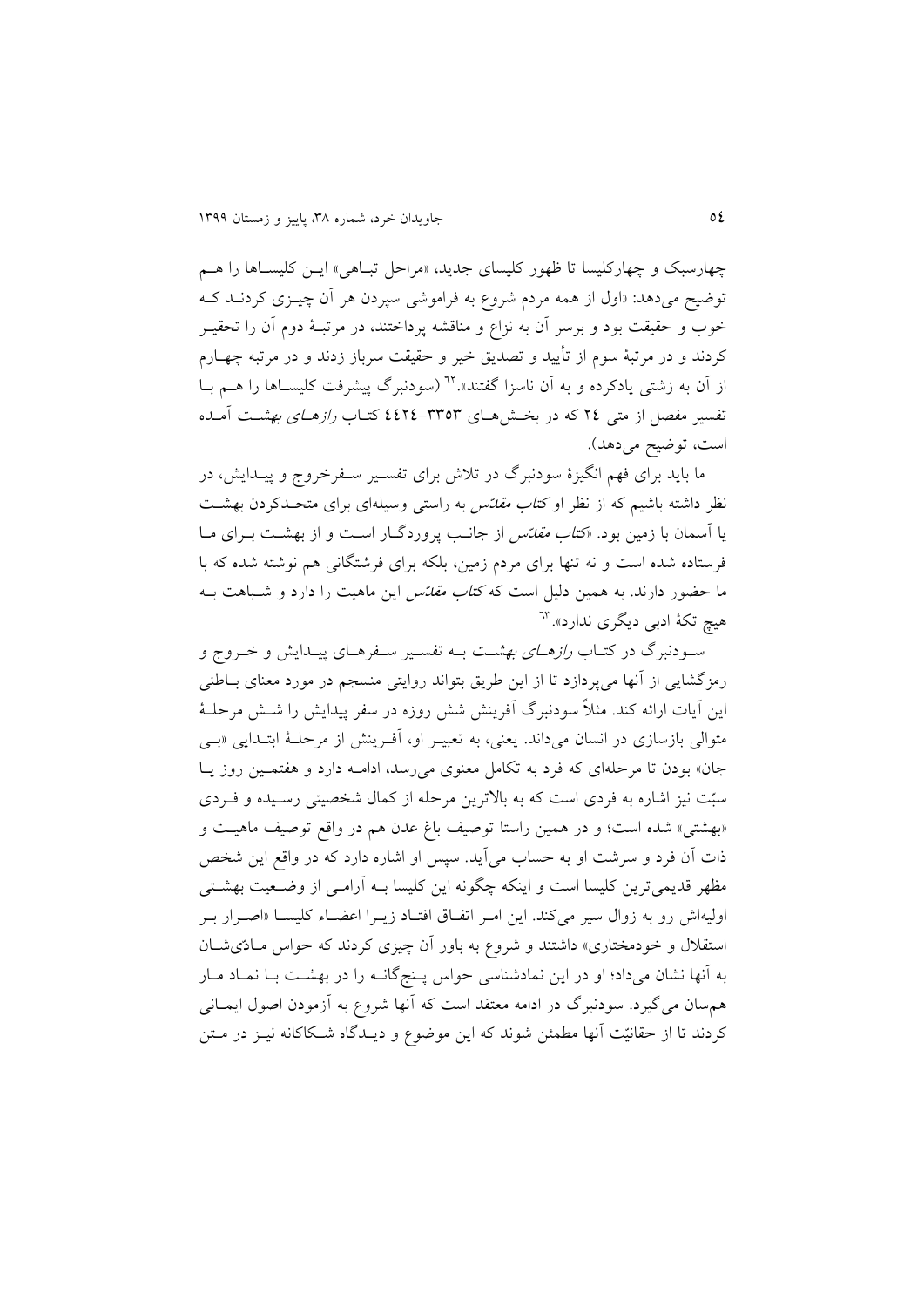مقدس با خوردن از درخت معرفت نمادیردازی شده است.<sup>14</sup> در واقع سودنبرگ با ایــن روش رمزگشایی، موضوع کلام الهی را در کل، بازسازی میداند.<sup>٦٥</sup>

انگونه که در بال نیز اشاره شد او در تفسیر خود برای اابات نظرياتش از ساير آيات *کتاب مقدّس* نیز بهره میگیرد، مثلاً در سفر پیدايش، روز را به معنای خیر و خوبی و شب را به معنای شرّ و اهريمن میگیرد، پس مردم خو کارهايی را انجام میدهند که با روز ارتباط دارد و افراد بدکار با شب مرتبط می شوند. از اين رو نور به معنای حقیقت و راستی، و تاريکی به معنای دروغ است. در اين مورد يوحنا ٣: ١٩-٢٠ را به عنوان شاهد میاورد که: »مردم تاريکی را بیشتر از نور دوست دارند، درستکارانی که اهل حقیقت هستند به سوی نور میايند.« يا در روند بازسازی، ما تصور میکنیم که اين خود ما هستیم که کار خو را انجام میدهیم، در حابی که واقعیت اين است که اين امر از پروردگار ناشی میشود. پروردگار، خود بذرها يا کالم ابهی را در زمین يا انسان می کارد همانطور که در متی1۳ : ۱۹-۲۳، ۳۷-۳۹ و مرقس ٤: ١٤-۲۰ و لوقا ٨: 91-99 امده است. »عیسی فرمود: بسیار خو ، من همان کسی هستم که تخم خو در مزرعه میکارد. مزرعه نیز این دنیاست و تخمهای خوب آنانی هستند که پیرو ملکوت خداوند هستند و علفهای هرز پیرو شیطاناند».

سودنبرگ از بخش ۱۲، سفر پیدایش را که مربوط به حضرت ابـراهیم و فرزنــدانش است را از نظر معنای باطنی به دوران طفوبیت و کودکی مسیح مرتبط میداند تا او مدل و الگویی آرمانی از پیشرفت را ارائه دهد تا هر انسانی بتواند آن را برگزیند. بــرای مثــال او با اشاره به عبارت «از سرزمین خود بروید» می گویـد مسـیح بايـد علائـق دنیـایی و جسمانی خود را رها می کرد<sup>71</sup> و يا «در اين سرزمين قحطی است» يعنی کميابی معرفت بر او در زمان جوانی اثر میگذاشت<sup>37</sup> و یا «ابراهیم به مصر رفت تا به عنوان مهـاجر در آنجا مقیم شود» به این معناست که مسیح تعالیمی را از کلام الهـی فـرا گرفـت<sup>∿</sup> و یــا جنگهای ذکر شده در بخش ۱۶ سفر پیدایش، به معنای نبردهـای معنـوی اسـت کـه او داشت<sup>74</sup> تا اينکه کيفيت انسانی مسيح به کيفيت الوهی او بپيوندد. در سراسر اين بحـث، ذهن علمی و نظاممند سودنبرگ وقوف به آگاهی الـوهی را از طريــق زبــان تخصصــي، دقیق و خشکی توصیف کرده است که یادآور اموزههای متون فیزیک یا شیمی است. <sup>۷۰</sup> اگر بخشهای زيادی از سفر پیدايش به فرايندهای درونی میپردازد که مسیح از ان

طريق به آگاهی معنوی رسيد، تمام سفر خروج به کليسايی مـی پـردازد کـه او در ادامــه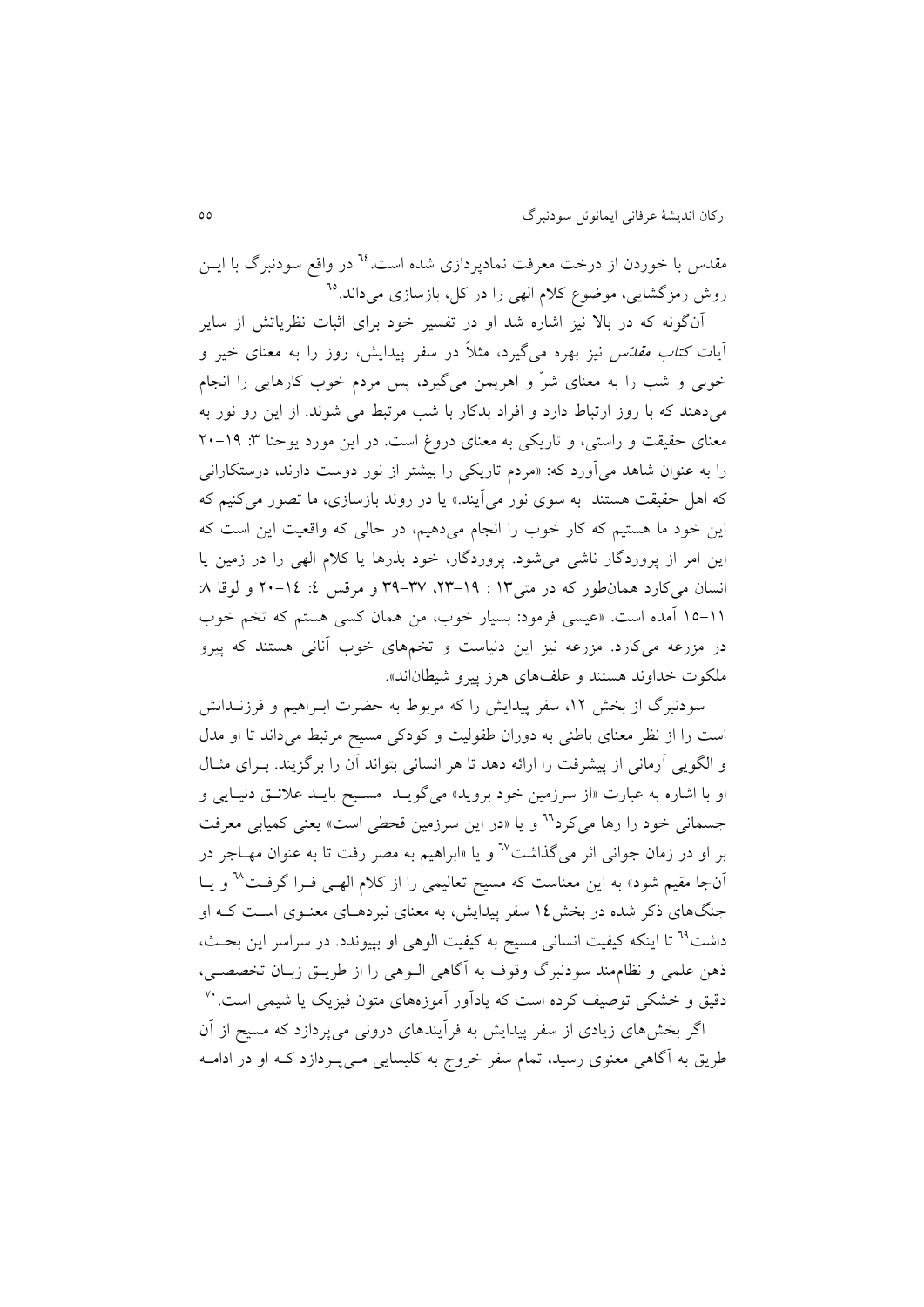بنیان نهاد. به نظر او از بخش ۳ سفر خروج به بعد به اعضای کلیسا تعلیم داده می شود که مسیح انها را نجات میدهد و بعد از اينکه به انها انواع گوناگونی از خیر و حقیقةت داده شد، آنها را به بهشت میبرد.'<sup>۷</sup> موسی خیر و خـوبی شـریعت الهـی را نشـان داد و هارون راستی و درستی آن را، روبین و شمعون اجزاء ایمان را نشـان دادنـد، و لاوی و طايفهاش احسان و خيرخواهی را.<sup>۷۲</sup> عبور از صحرا به اين معناست که فرد برای رسيدن به بهشت باید از میانۀ سختی و فلاکت بگذرد و متحمل چـالش هـای روحـی شـود در حالی که همیشه پروردگار را در کنار خود داشته باشد.<sup>۷۳</sup> سودنبرگ در تفسـیر عبادتگـاه تابوت می گويد: «عبادتگاه خود بهشت را نمايان می کند و تابوت درونی ترين بخش آن و شريعت هم پروردگار را نمايان می سازد. میز نان مقدّس و چراغدان نمايشرر کیفیات بهشتی است که از سوی پروردگار در بهشت اعطا می شود و لباس هــارون هــم نشــانگر کیفیات معنوی است که در آنجا اعطا میشود».<sup>۷۶</sup> سـودنبرگ بـا ذکـر خاسـتگاه الهـی دیدگاه خود به تفسیر در سراسر کتاب *رازهای بهشت* ادامه می دهـد تـا معنـای بـاطنی آيات *کتاب مقدّس* را آشکار سازد؛ چرا که به زعم او کلام الهی بر مبنـای قــانون تنــاظر نوشته شده است و میان معنای تحتاللفظی که مربوط به امور مادّی و دنیـایی اسـت بـا معنای باطنی که مربوط به امور معنوی است تطابق و تناظر کاملی برقـرار اسـت و هـیچ منافاتی بین این دو دیده نمی شود و از طریق *کتاب مقـــاتس* اسـت کــه اتحـاد انســان بــا بهشت صورت تحقق به خود میپذیرد.<sup>۷۵</sup>

**.6 تفسیری دینی از دورههای ارتباط انسان با امر قدسی.**

يکی ديگر از محورهای بنيادين انديشه عرفـانی سـودنبرگ در قالـب تفسـيری دينـی از دورههای متفاوت ارتباط انسان با امر قدسی شکل میگیرد. به باور سـودنبرگ، در هـر دورهٔ زمانی *کتاب مقدّس* خاصی برای مردم آن زمان وجود داشته اسـت. قــديمی تــرين کلیسا که قبل از سیل وجود داشته، يک شکل آن را داشته است؛ کلیسای قـدیم در بعـد از سیل شکل دیگری از آن را برخوردار است؛ دین یهودی هم کتـابی داشـته کـه آن را موسی و انبیـاء نوشــتهانــد و ســرانجام کلیســای جدیــد کتــاب مقدّســی دارد کــه آن را نویسندگان اناجیل نوشتهاند.<sup>۷۲</sup> پس کلاً چهار دورهٔ زمان<sub>ی</sub> با چهار *کتاب مقــلـتس* خــاص ان دوره وجود داشته است که در طی ان چهار دوره متفاوت، انواع ارتباط انسان با امةر قدسی شکل می گیرد.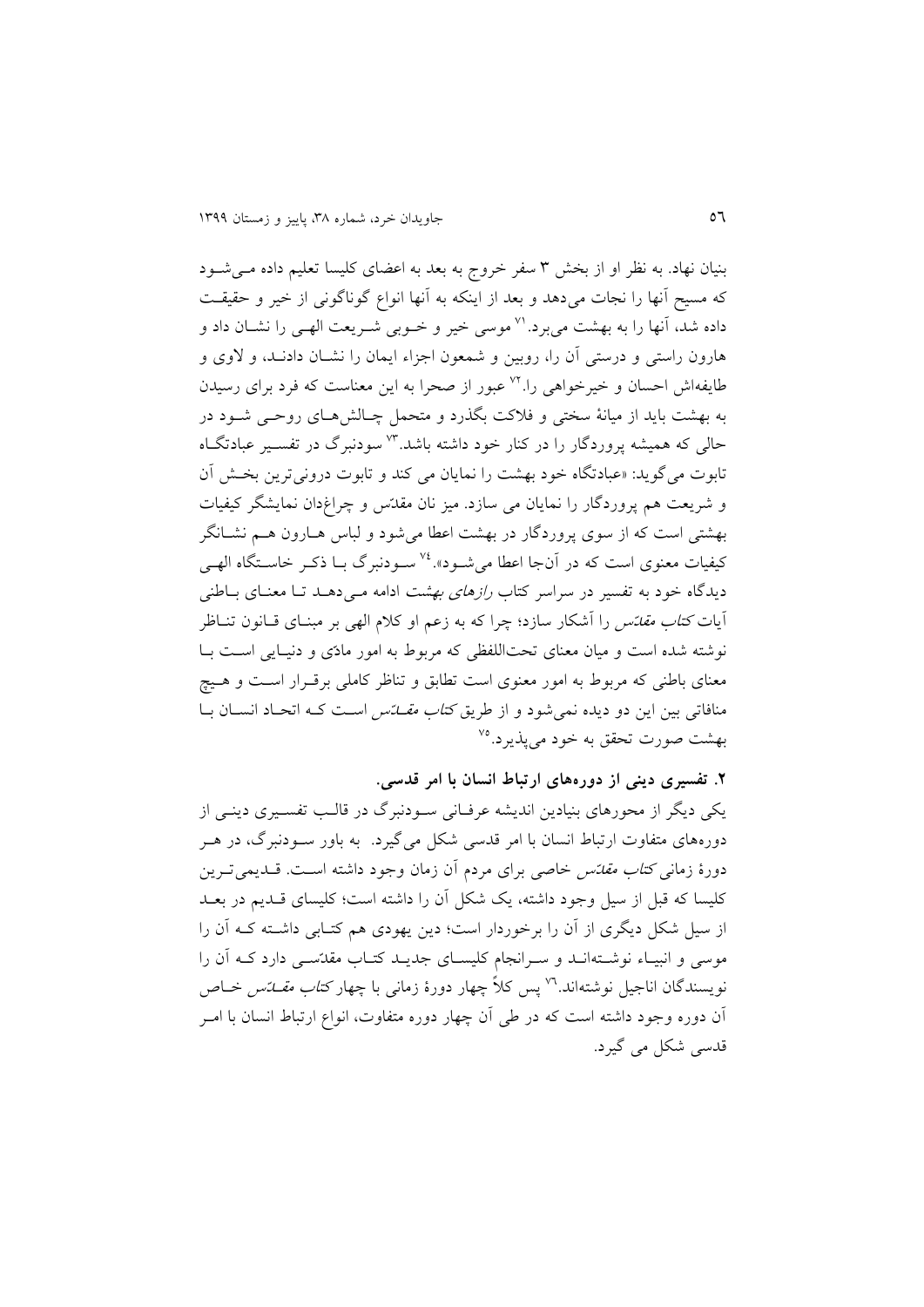الف: دورهٔ اعضای «قديمي ترين کليسا»: در پیش از سيل، مردمی آســمانی و بهشــتی بودند که زندگی خود را در معاشرت با فرشتگان میگذرانیدنـد. آنهـا هـیچ کشـیش یـا مناسک و مراسم ظاهری نداشتند و احتیاجی هم به *کتاب مقاتس* مکتوب نداشتند. «عقل آدم» به آنها اين امکان را میداد که بلاواسطه با فرشتگان ارتباط برقرار سازند و دريافت شهودی و بیواسطهای از حقیقت ابهی داشته باشند.

پس آنها از طريق فهم و دريافت مستقيم میدانستند که چه چيزی خوب و حقيقت است و *کتاب مقدّس* آنها بر«قلبهایشان» نوشته شده بود. آنها امور دنیـایی را از طریــق حواس خود درمیيافتند و همزمان انها را به صورت معنوی میفهمیدنةد. »هرچیةزی را که آنها می دیدند (يا از طريق حواس درک می کردند) برای آنها نمادی از حقايق معنـوی و أسماني ساحت ربوبی بود». <sup>۷۷</sup> قـديمیترين انسـانهـا بـر مبنـای قـانون تنـاظر فکـر میکردند و هر چیزی در دنیـای مـادّی، آنهـا را بــه سـوی معنـای معنـوی آن رهنمـون می ساخت؛ به طوری که این انسانها که مربوط به دوران طلایی بودند می توانستند با فرشتگان همراه شده و هم سخن شوند. از نظر أنان بهشت با زمین یکی و متحد بود، بــه همین جهت طلا و دورهٔ طلایی به معنای خیر و خوبی بهشتی است.<sup>۷۸</sup> در ایــن دوره بــا تأثیر مستقیم بهشت بر روی بخش باطنی فرد، بخش ظاهری نیز متأثّر مـی شــد. آنهــا در اصیل ترين شکل خوبی که متناظر با درونی ترين بخش بهشت و فرشــتگان ملکــوتی يــا <sup>آ</sup>سمانی بود قرار داشتند.<sup>۷۹</sup>

 - دورة »کلیسای قديمی« که بعد از سیل وجود داشت که اگرچه انها هم افةرادی معنوی بودند امّا ديگر اسمانی و بهشتی نبودنـد و در نتيجـه بـه جـای دريافـت و فهـم مستقیم، از طريق نمادها و بازنمودها تعلیم میيافتند. حکمت و عشق کاملی که ويژگةی اعضای قديمیترين کلیسا بود شروع به افول يافت و از انجا که انها ديرر حقايق را بةه صورت شهودی و بلاواسطه دریافت نمی کردند، اعضای دومین کلیسا مجبور بودنــد بــر ايمان خود متکی باشند. آنها برای خواندن نشانههـای خداونــد در طبیعــت، يــک نظــام مفصل و پیچیده از نشانهها، تصاویر، علائم و رموز را به وجـود آوردنـد. رهبـران ايــن کلیسا در جهت ارتقاء قدرت خود به سوءاستفاده از حکمت رمزی پرداختنـد و از ايــن رو شأن روحانیت سقوط کرده و به خرافات جادویی، مراسم و مناسک بـتپرسـتانه و چندخدايی تبديل شد و علم مقدّس رمزی و تصوير نگاشتههـا کـه در اصـل بـر مبنـای تناظر حقیقی بین آسمان و زمین بود، به ابزاری برای جادوی اهریمنی مبدّل شد. *کتـاب*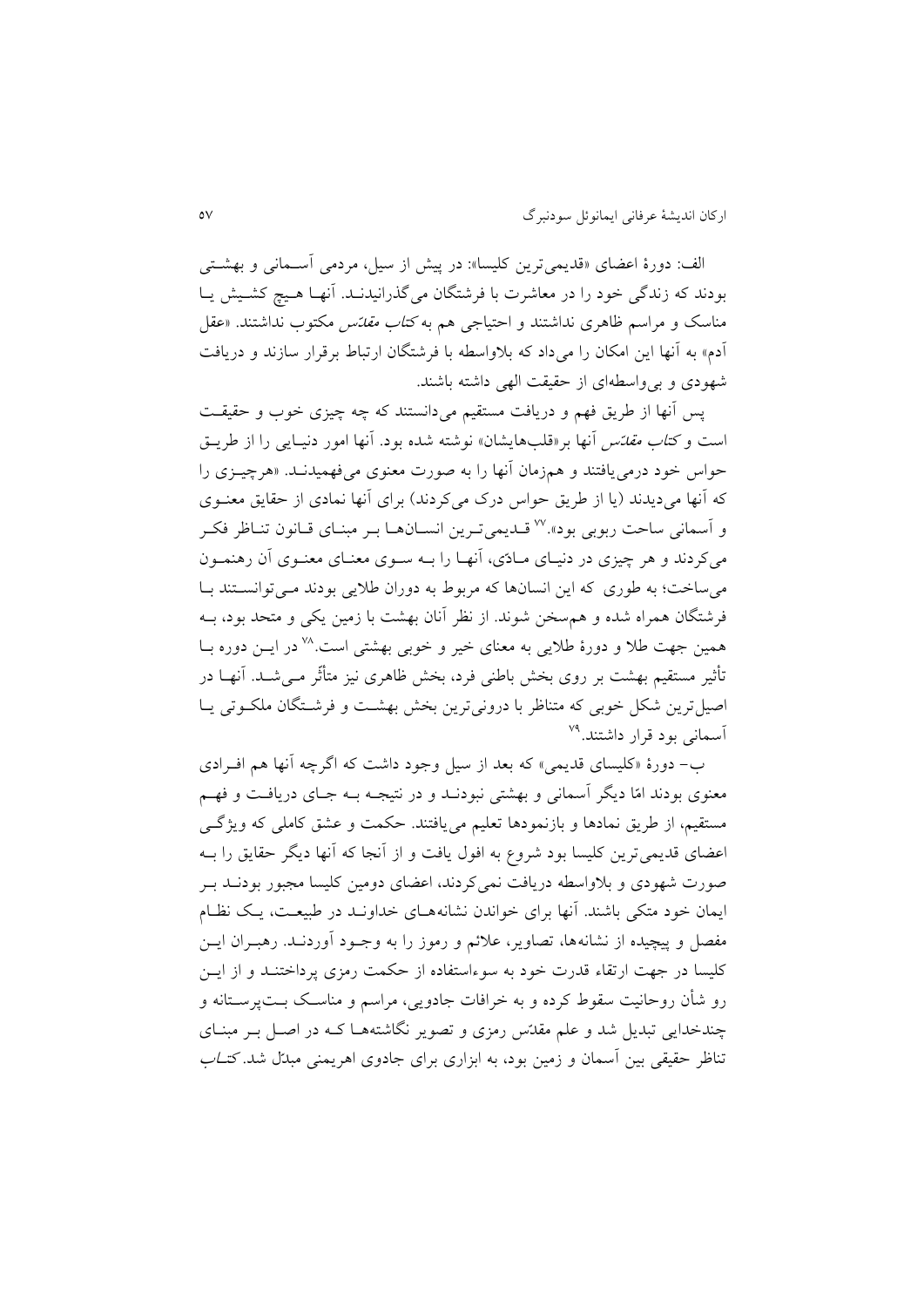*مقاتس* آنها، شامل بخشهای نبوی و تاریخی میشد که گم شــده اسـت. <sup>۸۰</sup> ایــن دوره را دورهٔ نقرهای نامیدهاند که مردم این زمان قانون تناظر را به صورت عینــی نمــیفهمیدنــد، بلکه از طريق دانش و علم بدان پی میبردند. با اين حال هنوز در ميان ايـن دو اتحـاد و هماهنری بین بهشت و بشريت وجود داشت امّا نه به مانند دورة اول. نقره نیز به معنای خیر و خوبی معنوی بود و یا راستی و درستی که منشأ بهشتی و اسمانی دارد.<sup>۸۱</sup>

ج- دورهٔ «کلیسای یهودی»: با وحمی ده فرمـان، کلیسـای سـوم يـا يهـودی پديـدار می شود. شريعت يهودی و مراسم قربانی صرفاً نمودهايی ظاهری داشت و در واقع أنهـا «ترفند عقل» به حساب می آمدند که از طريق آنها، حقـايق الهـی بـاطنیتـر بـه صـورت شکل های ظاهری و نمادين برای آيندگان محفوظ نگه داشته می شود؛ اگرچه که در ايــن میان اعضای کلیسای يهودی ديگر خود توانـايی فهـم معنـوی ايــن نمادهــا را نداشــتند. کلیسای يهودی با ويرانی اورشليم و آوارگی آنها به نهايت کـار خــود رسـيد و ايــن در حالی بود که کتاب آنها نیز *عهد عتیق بو*د.<sup>۸۲</sup> مردم دورهٔ سوم اگرچه که بـا قـانون تنــاظر اشنا بودند، امّا بر اين مبنا فکر نمیکردند و فقط به خیر و خوبی در سطح مادّی ان و نه در سطح معنوی توجّه داشتند. اين دوره را دورهٔ برنز و به معنای خیــر و خــوبی مــادّی مینامند.<sup>۸۳</sup>

- دورهٔ «کلیسای مسیحی»: مسیح شکل صرفاً ظـاهری پرسـتش را ناديــده گرفـت و دوباره توجّه را بر حقايق باطنی ايمان معطو ساخت، امّا اين امر هم منجر به بازگشت دوران طلايی نشد و اين در حالي بود که ديگر برای انسان فهم حقيقت ممکن نبـود. در واقع تنها جمع رسولان اولیه پاک بودند و با پیشرفت کلیسای کاتولیک رومی، کلیسای مسیحی به سرعت رو به زوال نهاد و سرانجام تقلیدی از کلیسای حقیقـی شـد. در دورهٔ چهارم يا آهن، راستی و درستی امری زننده شد و خیر و خوبی بی معنـا گرديــد. دانــش تناظر و هر آگاهی نسبت به بهشت و منابع غنی آن به کلی فرامـوش شـد.<sup>4</sup>^ اصـلاحات پروتستان هم موفق به بازگرداندن کلیسا به فهم واقعی *کتاب مقـــاتس* نشــد. کتــاب ايــن کلیسا متشکّل از *عهد جدید و قدیم* بود و حالا وحیهای رسـیده بـه سـودنبرگ، دوران پنجم يا «کليسای جديد» را شکل میداد که در بين چندنفری تأسيس شده بود که «قابـل تعلیم بودند.» این افراد کسانی بودند که تنها پروردگار آنها را می شناخت و این در حالی بود که از اين برگزيدگان که به سوی زندگی راستين بر مبنـای عشــق و ايمــان زنــدگی میکردند، تنها چند نفری در کلیسای فعلـی حضـور داشـتند و در گذشـته هـم همیشـه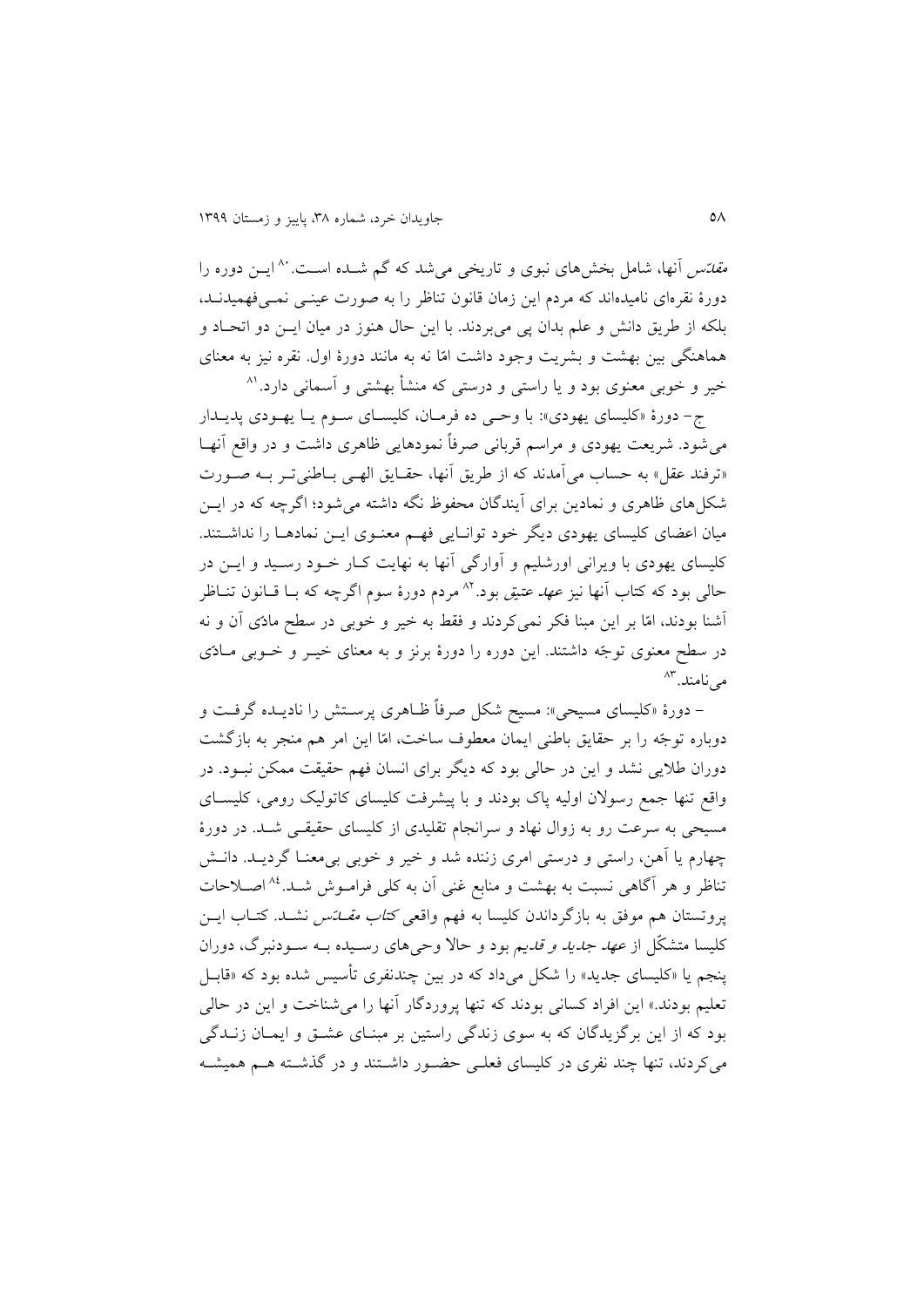<sup>فر</sup>ادی خارج از کلیسا بودهاند که فهمی جدید از اُموزههای دین را مطرح میٍساختند.<sup>۸۵</sup> در همین راستا سودنبرگ مکتوبات خود را به عنوان منادی و پیـام آور کلیسـای جدیـد مطرح میکند. سودنبرگ تنها در اواخر زندگیاش بود که ادعایی را مطرح کرد مبنی بـر اينکه اين نوشتهها در واقع *کتاب مقاتس جديدی هستند که شکل گيـری و انتشـار آنه*ـا نمايشگر رجعت دوباره است.<sup>۸٦</sup>

# **نتیجهگیری**

در نگاهی کل نگرانه، تمام تکثّرات گوناگون در اين عـالم، جلـوه و ظهـوری از حقـايق عالم معنوی است و در نتیجه میان پدیدههای مختلف هستی، تطبیق و هماهنگی وجـود دارد. تناظر میان عالم صغیر و کبیر، بحثمی مشترک در عرفان ادیـان گونـاگون اسـت. معمول در اين مکاتب، ادمی نمونۀ کوچکی از عابم است و انسان به عنوان عابیترين و کامل ترين مصداق اسماء و صفات خداوند شناخته مـیشـود. ايمانوئـل سـودنبرگ نيـز دنیای مادّی و معنوی را دارای طرح و الگويی قابل انطباق میدانست که وحدتپذيرند. از نظر او، هرچه در اين دنيا هست، اصل و نظيران در دنيای ديگر نيز وجود دارد و هــر چه انسان شريفتر باشد فهم و درک اين مسأله و خداوند برايش ممکنتر اسـت؛ زيــرا پروردگار، شبیه و ابمثنای نامشهود انسان است. او بر اين باور است که هر انچةه کةه در عالم ظاهر مشاهده می شود و صورت تحقّق به خود مـی گیــرد، در واقــع نمــودی از آن بودی است که در عالم باطن وجود دارد و اصل و حقیقت امور جاری در ایــن ســاحت از هستی در عالمی ورای اين جهان قرار دارد. سودنبرگ در ضـمن محـور دوم انديشـهٔ عرفانی خود، دست به تفسیری نمادشناسانه از آیات کتاب مقدس می زند که دربردارندهٔ ارتباطی عمیق با مفاهیم و برداشتهای عرفانی است و حکایت از نـوعی حیـات و زندگی و عمق معنـايی ژرف دارد. او دورههـای زنـدگی دينـی بشـر را در چهـار دوره تقسیمبندی میکند که از مرحلۀ شفافیت و زلبی انديشه و ارتباط عمیةق و وایةق عةابم مادّی و معنوی شروع می شود و در ادامه به نوعی از فـراق و غربـت اندیشـهٔ بشـری از پیوند با حقایق معنوی ختم میگردد. سودنبرگ افکار خـود را در بـیش از پنجـاه جلـد کتاب بیان داشت که مهمترین آنها *رازهای بهشت* است. وی از بـارزترین جلــوههــای انديشۀ پروتستان عرفانی در اروپای شمالی در قرن هجدهم است و اساس انديشـههـای مطرح شده از سوی او بر مبنای اصل تناظراست که برپایۀ همین اصـل، تفسـیر متفـاوت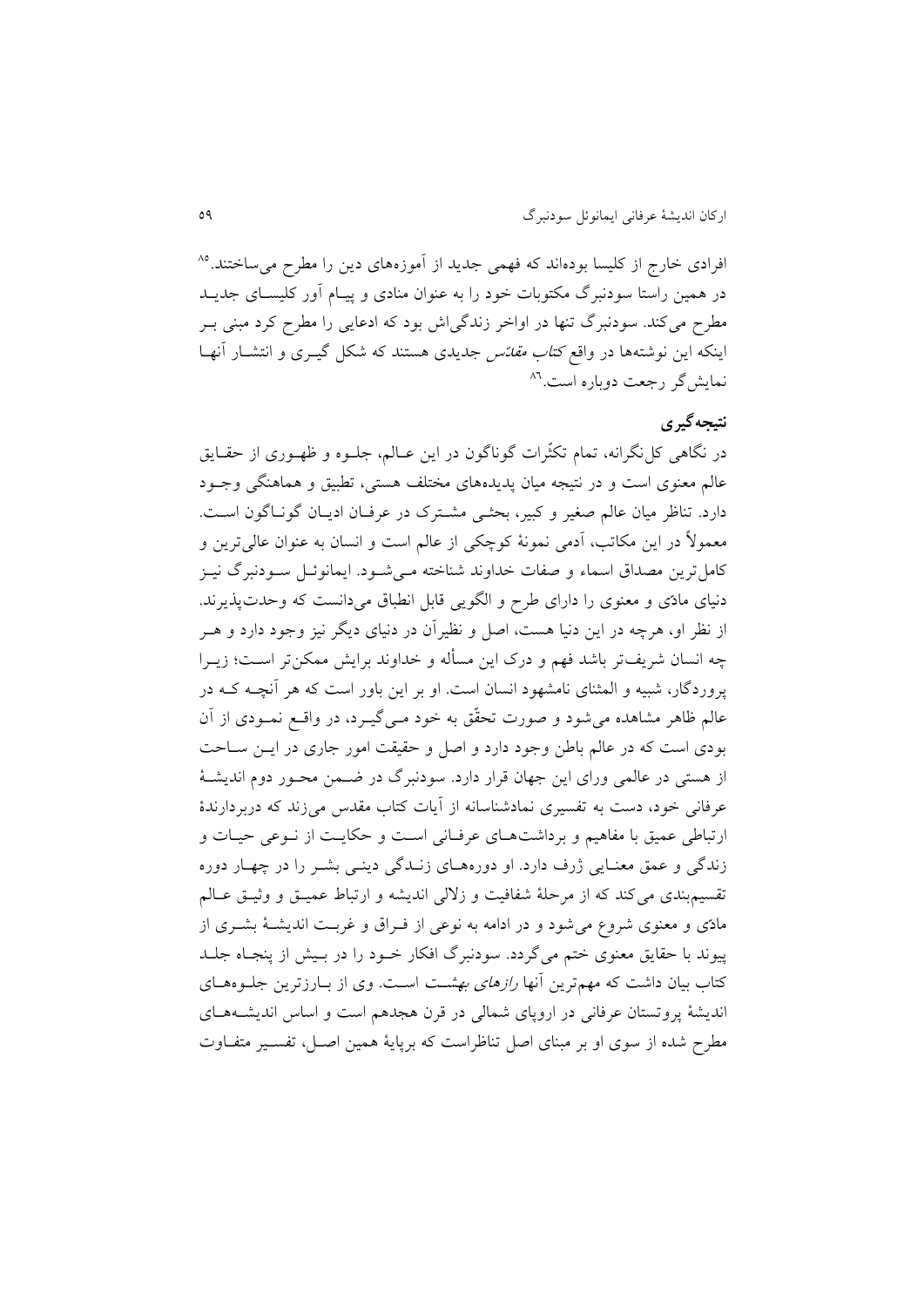خود از کتاب مقدّس را ارائه می دهد و دورههای گوناگون ارتباط بشر با امیر قدستی را معرفی می کند.

#### **پینوشتها**

1. *A Hieroglyphic Key to Natural and Spiritual Arcana by way of Representations and Corresponences* 

2*. Arcana Coelestia (Secrets of Heaven)*

3. Swedenborg, Imanuel*, Hieroglyphic Key to Natural and Spiritual Arcana by way of Representations and Corresponences*, trans. J.J.G. Wilkinson, U.S.A., 1847, p.1.

4. Ibid, pp.6-7.

5. Swedenborg, Imanuel, Hieroglyphic Key to Natural and Spiritual Arcana by way of Representations and Corresponences, p.7.

6. Ibid, p.7.

7. Swedenborg, Imanuel, *Heaven And Hell*, George F. Dole (trans.), West Chester, 2000, § 306.

8. Idem, *Secrets of Heaven*, Lisa Hyatt Cooper (trans.), West Chester, 2009, § 2987.

9. Ibid, § 2988.

10. Ibid*,* §§ 2989-2997.

11. Ibid, § 2990.

12. Corbin, Henry, *Swedenborg and Esoteric Islam*, Leonard Fox(trans.),

U.S.A.,1995, p. 42.

13. Swedenborg, Emanuel, *Secrets of Heaven*, §§ 2991-2992.

14. Ibid, §2994.

15. Corbin, Henry, p. 43.

16. Swedenborg, Emanuel, *Secrets of Heaven*,§§ 2998-3000.

17. Ibid, § 8615.

<sup>18</sup>. Idem, *Heaven And Hell*, § 107.

19. Idem, *Secrets of Heaven*, §§ 2451,3166,4390, 4409, 5232, 7256, 10122.

20. Ibid, § 10555.

20. Swedenborg, Imanuel, *Heaven And Hell*,§ 87.

.11 منظور از پروردگار همان عیسی مسیح است که سودنبرگ او را با خداوند يکی در نظر میگیرد.

02. Swedenborg, Imanuel, *Heaven And Hell*,§ 87 & *Secrets of Heaven*, §§ 4280,

3021, 3419, 6749, 4844, 4964, 4965, 604, 7729, 10252.

02. Idem*, Heaven And Hell*, § 88.

25. Ibid, § 89.

26. Idem, *Secrets of Heaven*, §§7082-7083.

27. Swedenborg, Emanuel, *Heaven And Hell*, §90& *Secrets of Heaven*, §§ 6053,

6058, 6189, 6215, 6307-6327, 6466-6495, 6598-6626, 6189-6215.6307-

6327,6466-6495, 6598-6626.

28. Idem*, Heaven And Hell*, §§ 90-95.

29. Ibid, §§ 87-102.

30. Idem, *Divine Providence*, William F. Wunsch (trans.), West Chester, 2009, § 64.

31. Idem*, Secrets of Heaven,* §§ 3883-3896 & *Heaven And Hell,* § 95.

32. Idem*, Secrets of Heaven*, §§ 3021, 3624-3649, 3741-3751, 3883-3896, 4039-

4051, 4218-4228, 4318-4331, 4403-4421, 4523-4534, 4622-4633, 4652-4660,

4791-4805, 4931-4953, 5050-5061, 5171-5189, 5377-5396, 55552-5573, 5711- 5727, 10030.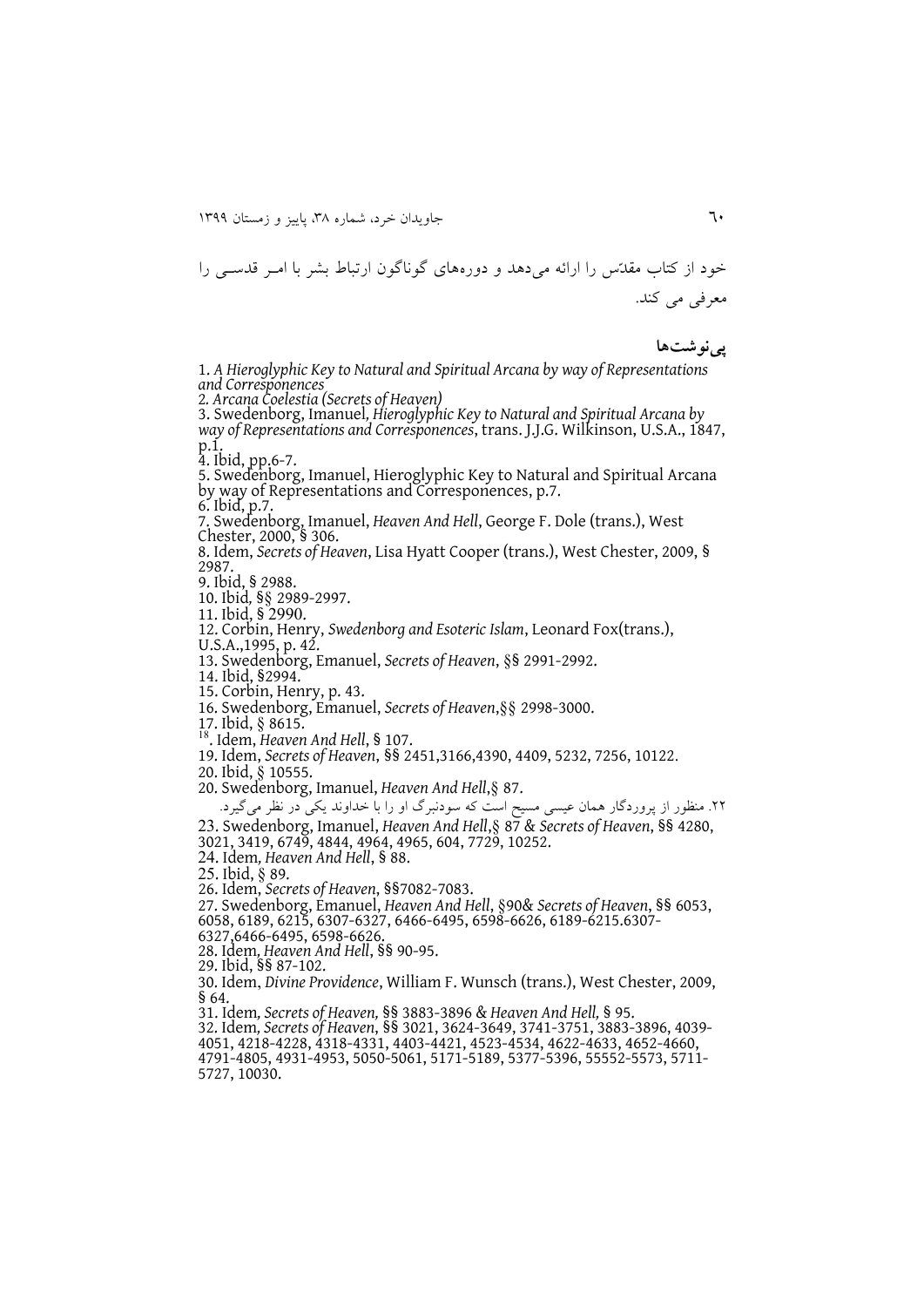33. Idem*, Heaven And Hell*, § § 104-107& *Secrets of Heaven*, §§ 1632, 1881, 2758, 2890-2893, 2897-3003, 3213-3227, 3483, 3624-3649, 4044,4053, 4116,4366,4939,5116,5377,5428, 5477, 9280. 34. Idem, *Secrets of Heaven*, §§2758, 2999, 3000, 3483, 4938, 4939, 8848, 9280. 35. Swedenborg, Emanuel, *Secrets of Heaven*, §§ 45, 46, 142, 143, 246, 714, 716, 719, 2179, 2180, 3519, 9280, 2566, 40, 785, 776, 7441, 5149. 36. Idem*, Heaven And Hell*, § 113. 37. Idem, *Heaven And Hell*, §114 & *Secrets of Heaven*, §§ 8615, 2899, 6943, 9396, 9400, 9401, 10375,10425. 38. Idem, *Secrets of Heaven*, §1. 39. Swedenborg, Emanuel, *Secrets of Heaven,* §3. 40.Ibid, §2. 41. Ibid, §3. 42. Swedenborg, Emanuel, *Secrets of Heaven*, §§ 1529, 1837, 2441, 2495, 4060, 4696, 4996, 7083, 10809. 43. Ibid, §§ 1529, 1530, 2495, 4060, 4996, 7083. 44. Ibid, §§ 2495, 2849, 4697. 45. Ibid, §§3858, 3926, 4060, 6335. 46. Ibid, §§ 3900, 4060. 47. Ibid, §§4060, 4391, 5922, 6343, 6752, 8106, 8781, 9430, 10551, 10574. 48. Ibid, §§ 4609. 5292, 5922, 8267, 8427, 9429, 10574. 49. Idem, *Heaven And Hell*, § 1. 50. Hanegraaff, Wouter J., *Swedenborg, Oetinger, Kant, Three perspectives on the Secrets of Heaven,* U.S.A, 2007, P. 23. .15 Kraus Joachim Hans( 0222-1918 م( ابهیدان ابمانی 52. Hanegraaff, Wouter J., p. 25. .53 Lamm Martin( 1922-1882 م( محقق ادبی سوئدی 54. Lamm, Martin*, Emanuel Swedenborg: The Development of His Thought*, Tomas Spiers and Anders Hallengren(trans.), West Chester, 2000, pp.232-233. .55 Hanegraaff Wouter( 1991 م( استادتاريخ فلسفۀ هرمنوتی در ابمان

56. Hanegraff, Wouter J., P.26.

57. Swedenborg, Emanuel, *Secrets of Heaven*, §6621.

58. Swedenborg, Emanuel, *Secrets of Heaven*,§ 66.

.11 Beyer Gabriel( -1201 1229 م( ابهیدان سوئدی

60. Tafel, R.L., vol 2, pp. 240-241.

61. Swedenborg, Emanuel, *Secrets of Heaven*, §6621.

62. Ibid, § 3899.

63. Ibid, § 2310.

64. Swedenborg, Emanuel, *True Christianity*, John C. Ager (trans.), West

Chester, 2009, § 192.

65. Idem, *Secrets of Heaven*, § 64.

66.Idem, *Secrets of Heaven*, § 1407.

67. Ibid, §§ 1459-1460.

68. Ibid, § 1461.

69. Ibid, §§ 1651- 1756, 2764-2869.

70. Hanegraff, Wouter J., P. 45.

71. Swedenborg, Emanuel, *Secrets of Heaven*, § 6825.

72. Ibid, §§ 940, 7184.

73. Ibid, § 8039.

74. Ibid, §§ 9455-9592.